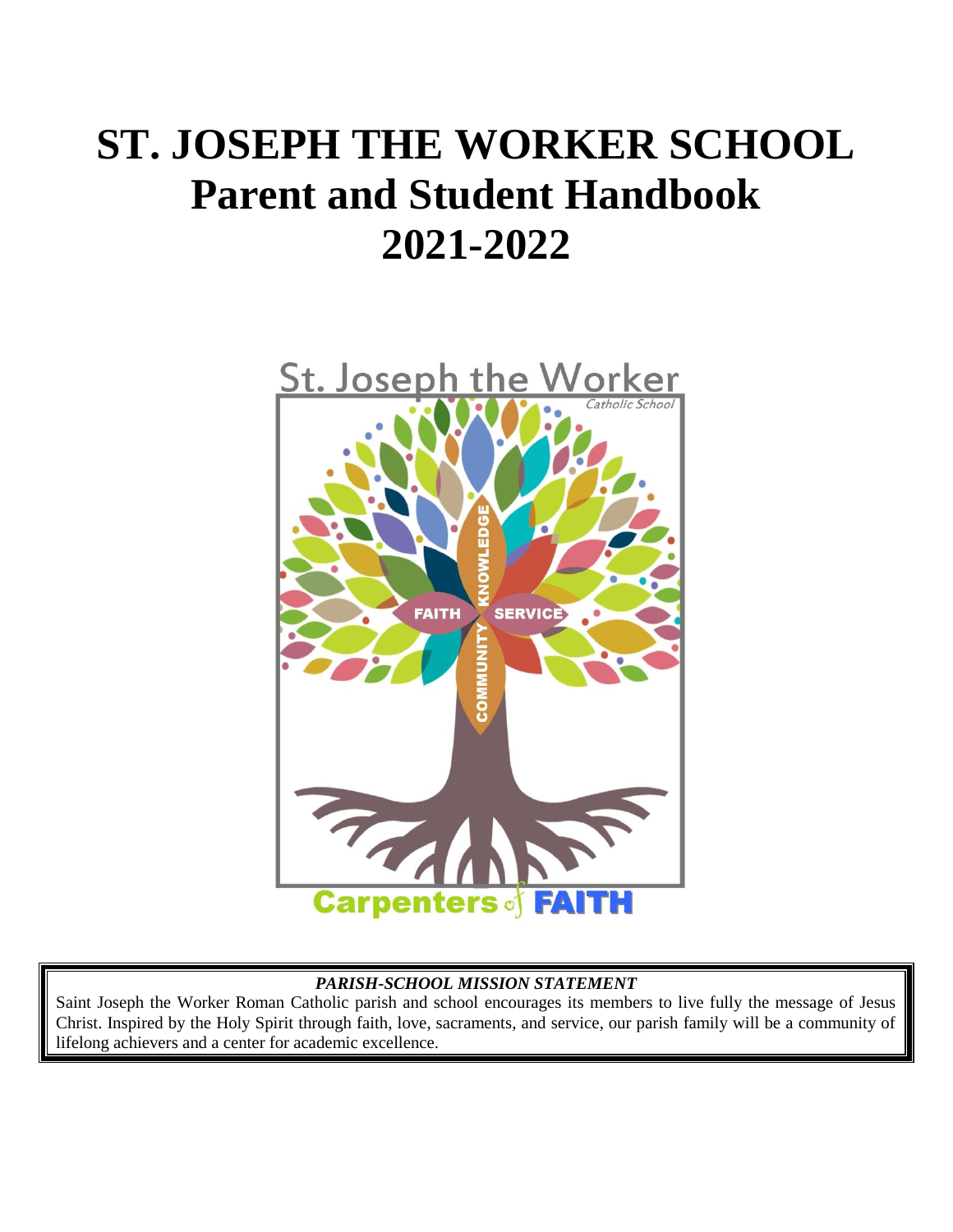# **Admission Guidelines for St. Joseph the Worker Catholic School**

#### *PARISH-SCHOOL MISSION STATEMENT*

Saint Joseph the Worker Roman Catholic parish and school encourages its members to live fully the message of Jesus Christ. Inspired by the Holy Spirit through faith, love, sacraments, and service, our parish family will be a community of lifelong achievers and a center for academic excellence.

Parents have the first and foremost responsibility for their child's/children's education and spiritual formation. St. Joseph the Worker School assists and supports you in these responsibilities and values. Open communication and mutual support between home and school is an important ingredient in Catholic School Education.

Tuition at St. Joseph the Worker Catholic School is based upon whether parents or guardians are practicing parishioners. The definition of a **practicing parishioner** is one who has demonstrated a commitment to be actively engaged in living the Catholic way of life as a member of St. Joseph the Worker Parish. This means:

- **Registered parishioner of St. Joseph the Worker Church from the time of arrival in the area.**
- **Weekly attendance at Mass at St. Joseph the Worker Church**
- **Support the parish financially with your weekly Sunday contribution-5% tithe**
- **Using your time and talents in volunteering**
- **Annually complete the Take a Step Commitment Form**
- **Attend mandatory parent meeting**

An enrollment committee is in place consisting of representatives from Pastoral Council, Finance and School Committee, along with Father Tom Held and Dennis Lorenz. All families currently attending, and new families wishing to attend St. Joseph the Worker School, will be assessed in November and again in March as to whether they are practicing parishioners. At that time, the school and church will make changes to tuition accordingly. *Special circumstances involving new parish families and references from their former parish will be addressed on an individual basis.*

Tuition for Practicing Parishioners is \$2,000 per family; (\$3,200 per family for cohort members-must bring a letter of good standing in their parish from their pastor and all others pay \$4,900 per student). Payment of \$2,000 is due August 1, 2021. Payments of \$1,000 is due August 1, 2021 and second payment on or before January 1, 2022 if you prefer a semester plan. Payments of \$500 are due on the first day of July, October, January, and April for those who prefer a quarterly plan. Those who chose to pay monthly are to make payments of \$166.67 each month, beginning July 1, 2021 and the final payment is to be paid June 1, 2022.

At time of enrollment for 2021-2022, a \$150 per student (non-refundable) fee is to be paid.

If a student would withdraw before the end of the school year. Tuition will be pro-rated for the time in attendance at St. Joseph the Worker School.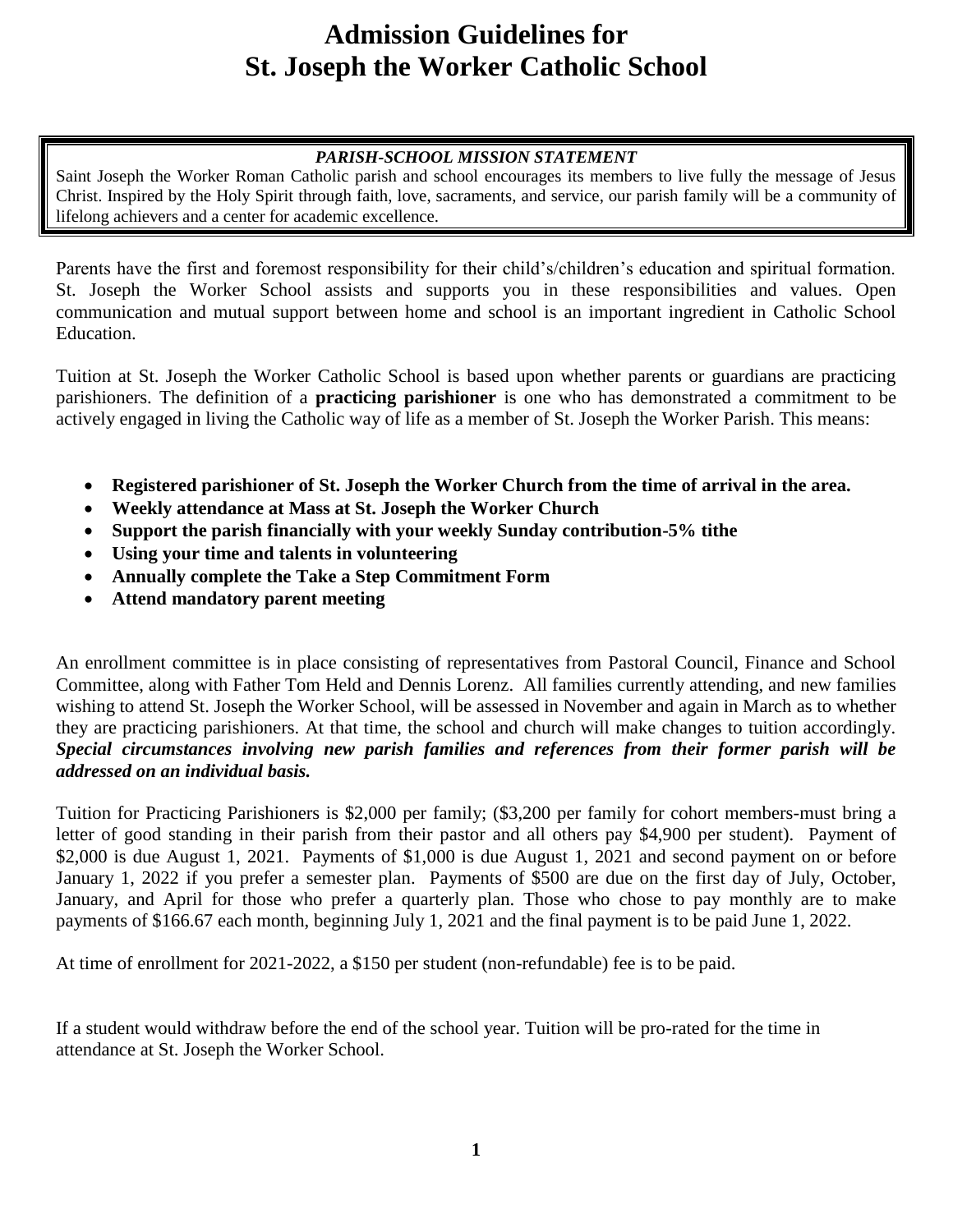# **ST. JOSEPH THE WORKER SCHOOL BEAL CITY**

# **MISSION STATEMENT:**

Saint Joseph the Worker Roman Catholic parish and school encourages its members to live fully the message of Jesus Christ. Inspired by the Holy Spirit through faith, love, sacraments, and service, our parish family will be a community of lifelong achievers and a center for academic excellence.

#### **Vision**

St. Joseph the Worker School will continue its long standing commitment to providing the highest quality Catholic education to its students. Our students will represent Christian behavior in the greater community by daily living the values of the Catholic faith. We recognize there are significant trends impacting our lives which challenge educational values as well as our definition of what it means to be Catholic.

With ever changing societal values, the availability of a solid, affordable, Catholic education is more important than ever. We must continue to provide our young students with the tools and direction they need to grow amid these challenges. We encourage parents/guardians to fulfill their role as the first educators of their children.

St. Joseph the Worker School has developed a strategic plan to guide the ongoing evolution, direction, and development of our school. This plan is a living document with long term initiatives. The plan will be assessed, modified, and improved upon based on its impact and effectiveness on an annual basis. What will not be modified, however, is the unwavering commitment expressed in our Mission Statement.

## **St. Joseph the Worker Catholic School believes. . .**

- in partnership with parents; we are committed to unlocking the full potential of each individual student, to develop confident and independent learners.
- we respect the dignity of the individual person and are sensitive to the needs of our diverse community, welcoming all, we journey together with Christ, celebrating God's love in our lives.
- we promote a safe, caring, supportive learning environment, addressing the needs of the whole child, in cooperation with families and communities.
- faith formation is a continuous collaboration between the school, family and parish community.
- our Catholic school plays a critical role in promoting Gospel values, social justice, environmental responsibility, human solidarity and the common good.
- $\bullet$  teaching and learning should be rooted in research and evidence, aware that the  $21<sup>st</sup>$  century fluencies of digital literacy, creativity, innovation and collaboration are essential.
- we provide an affordable opportunity for an excellent Catholic education

This Booklet of Information is made available to parents, teachers and students for the purpose of mutual understanding of the guidelines and expectations of all the co-workers in our St. Joseph the Worker Catholic School.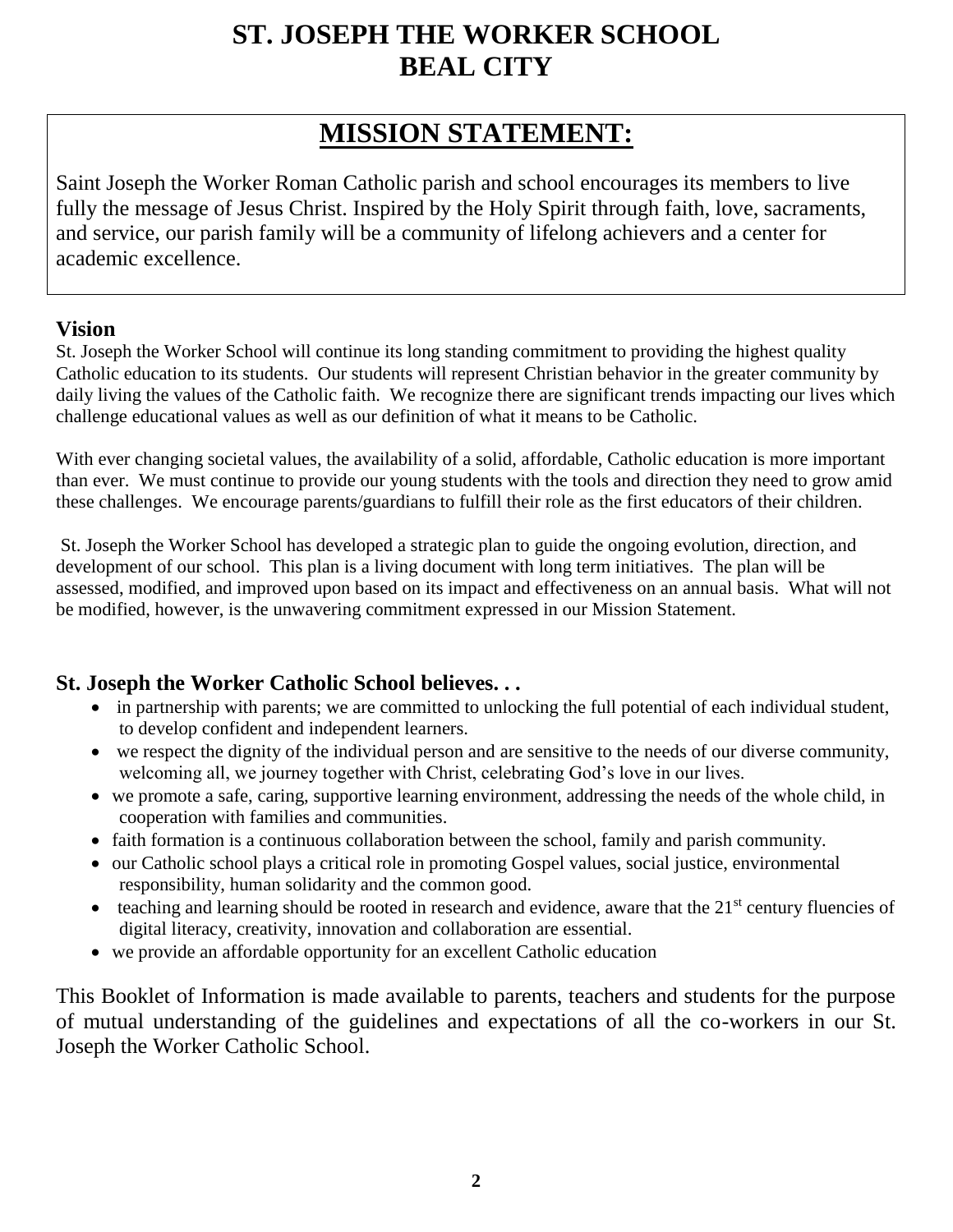#### **CHRISTIAN BEHAVIOR EXPECTATIONS**

|                                 | <b>BE PROMPT AND PREPARED</b>                                                                   |                     |
|---------------------------------|-------------------------------------------------------------------------------------------------|---------------------|
| 1.                              | Come on time.                                                                                   |                     |
| 2.                              | Come with needed materials.                                                                     |                     |
|                                 | Be on guard, therefore. The Son of Man will come when you least expect it.                      | <b>Luke 12:40</b>   |
|                                 | <b>RESPECT AUTHORITY</b>                                                                        |                     |
| 1.                              | Listen to those in charge.                                                                      |                     |
| 2.                              | Follow directions promptly and thoroughly.                                                      |                     |
| 3.                              | Accept responsibility for your behavior.                                                        |                     |
|                                 | Pay attention and you will have understanding. What I am telling you is good, so remember it.   | <b>Proverbs 4:2</b> |
|                                 | <b>RESPECT THE RIGHT OF OTHERS</b>                                                              |                     |
| 1.                              | Accept and tolerate others.                                                                     |                     |
| 2.                              | Respect opinion of others.                                                                      |                     |
| 3.                              | Listen to speaker.                                                                              |                     |
|                                 | Whatever you do for the least one of these you do for me.                                       | Matthew 25:40       |
|                                 | <b>RESPECT PROPERTY</b>                                                                         |                     |
| 1.                              | Respect property of others as well as your own.                                                 |                     |
| 2.                              | Use materials and equipment appropriately.                                                      |                     |
|                                 | Every good gift and every present come from God.                                                | <b>James 1:17</b>   |
|                                 | <b>DISPLAY A CONCERN FOR LEARNING</b>                                                           |                     |
| 1.                              | Actively participate.                                                                           |                     |
| 2.                              | Remain on task.                                                                                 |                     |
| 3.                              | Allow others to remain on task.                                                                 |                     |
|                                 | If you want to be wise, keep the Lord's commandments, and He will give you wisdom in abundance. | Sirach 1:26         |
|                                 | <b>DISPLAY APPROPRIATE SOCIAL SKILLS</b>                                                        |                     |
| 1.                              | Display good manners and tact.                                                                  |                     |
| 2.                              | Cope with upsets.                                                                               |                     |
| 3.                              | Use appropriate voice and language.                                                             |                     |
| Love your neighbor as yourself. |                                                                                                 |                     |
|                                 | <u>DISPLAY APPROPRIATE CHARACTER</u>                                                            |                     |
| 1.                              | Practice Christian behavior.                                                                    |                     |

2. Live by high standards.

*Each one as a good manager of God's different gifts must use for the good of others the special gifts he or she has received from God.*

**1 Peter 4:10**

#### **CONSEQUENCES FOR NONCOMPLIANCE**

The following consequences have been designed to require a minimal amount of teacher time to enforce, include a maximum amount of student responsibility, and inform and involve parents. The noncompliant student will progress from one step to the next for each infraction.

- 1. Warning with an interaction.
- 2. Time out with interaction
- 3. Write a behavior improvement plan.
- 4. Phone call to parents by student.
- 5. Student meets with principal.
- 6. Meeting with parents.
- 7. In-school suspension.
- 8. Out of school suspension.
- 9. Expulsion.

\*\*In the event of severe noncompliance, the student will move immediately to step 4, 5 or 6.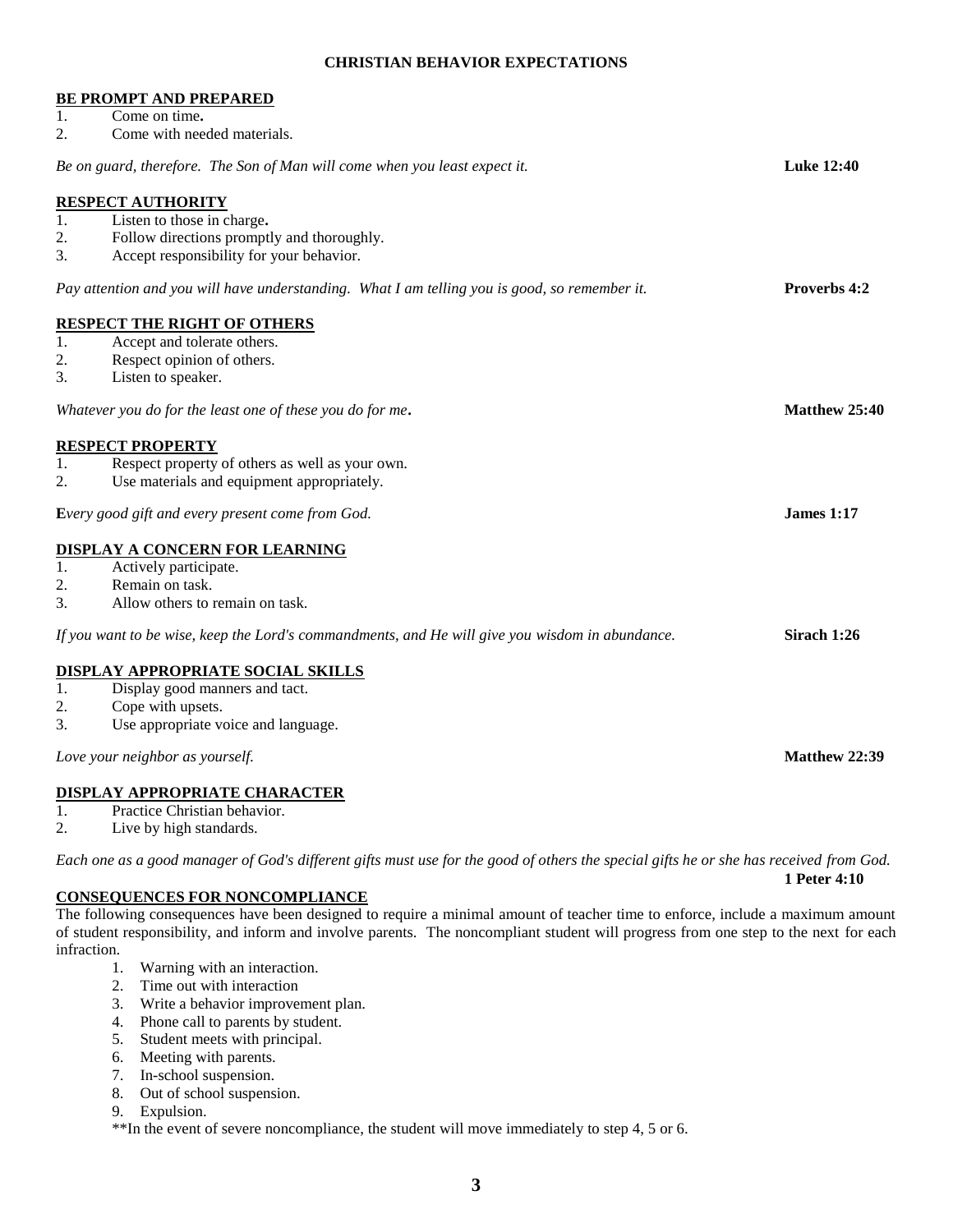#### **ACCELERATED READER**

Through the AR program in the Media Center, students have the opportunity to take tests on books they have read, either during library time or in the classroom. Teachers will set quarterly reading goals based on each student's reading level. Reading goals and percentage of goal reached by students will be indicated on report cards.

#### **ADDRESS/TELEPHONE CHANGE**

The school office depends on parents to notify us of any changes of family status, address, telephone, medical needs or family emergency procedures which we may need to use.

#### **ANTI BULLYING POLICY See APPENDIX A**

#### **ASBESTOS CONTAINING MATERIAL**

This is to inform you that **all** Asbestos Containing Material (ACM) has been removed or encapsulated in the classroom and restroom areas of the school. The only ACM remaining in the building are in areas inaccessible to students and school personnel. A government-required three-year inspection conducted in 2004, found damaged asbestos insulation in our tunnels. Removal of damaged asbestos was completed in July 2005. Our last yearly inspection was February 2021. A copy of the Management Plan for control of ACM is available for your review in the school office and at the Diocesan Center in the business office located at 5800 Weiss Street, Saginaw, MI 48603.

#### **ATTENDANCE**

Regular attendance is necessary for success in studies. **Parents are expected to call the school office in the morning by 10 AM** when their child will be absent or tardy that day.

#### **Students are expected to be here at 7:45 AM. Tardiness causes unnecessary classroom disruption.**

Students are expected to attend classes regularly and to be on time. They are to develop the habits of punctuality, self-discipline and responsibility. Continuity in the learning process is seriously disrupted by absences and tardiness. The school has the responsibility to inform parents when students are having attendance problems at school. The laws of the state of Michigan clearly state that the responsibility for attendance of children under the age of sixteen rests upon the parents.

All teachers will keep daily record of attendance for all students in her/his classes. Attendance records will also be kept in the office. Student absences will be recorded as either excused or unexcused. We feel this will help prepare you for when your child advances to Junior High and High School, and the attendance policy becomes stricter.

#### **Please follow the rules listed below to prevent your child's absence from being considered unexcused:**

- 1. Always send a note or call the school when your child is absent. Make sure the note is signed by a parent/adult, contains your child's name, the date she/he was absent and the reason for her/his absence.
- 2. If your child's absences/tardies accumulate to 5, you will receive notification by mail. A continuation of this problem (6-9 absences/tardies) will require a more detailed letter being mailed. When a child accumulates 10 or more absences/tardies, a referral will be filed with our county truant officer. She/he will determine whether or not to involve the prosecutor's office.
- 3. Students who come in late (after 7:55 AM) must be signed in by a parent/adult. Students leaving early from school must be signed out by a parent/adult.
- 4. A doctor's note is required is a student misses three or more consecutive days and is appreciated for any time a child has a doctor's appointment on a school day. A student must be fever free without fever reducing medication for a minimum of 24 hours before returning to school.
- 5. Unless otherwise stated, a student who has been absent will be allowed to make up work missed whenever possible. (continued on next page)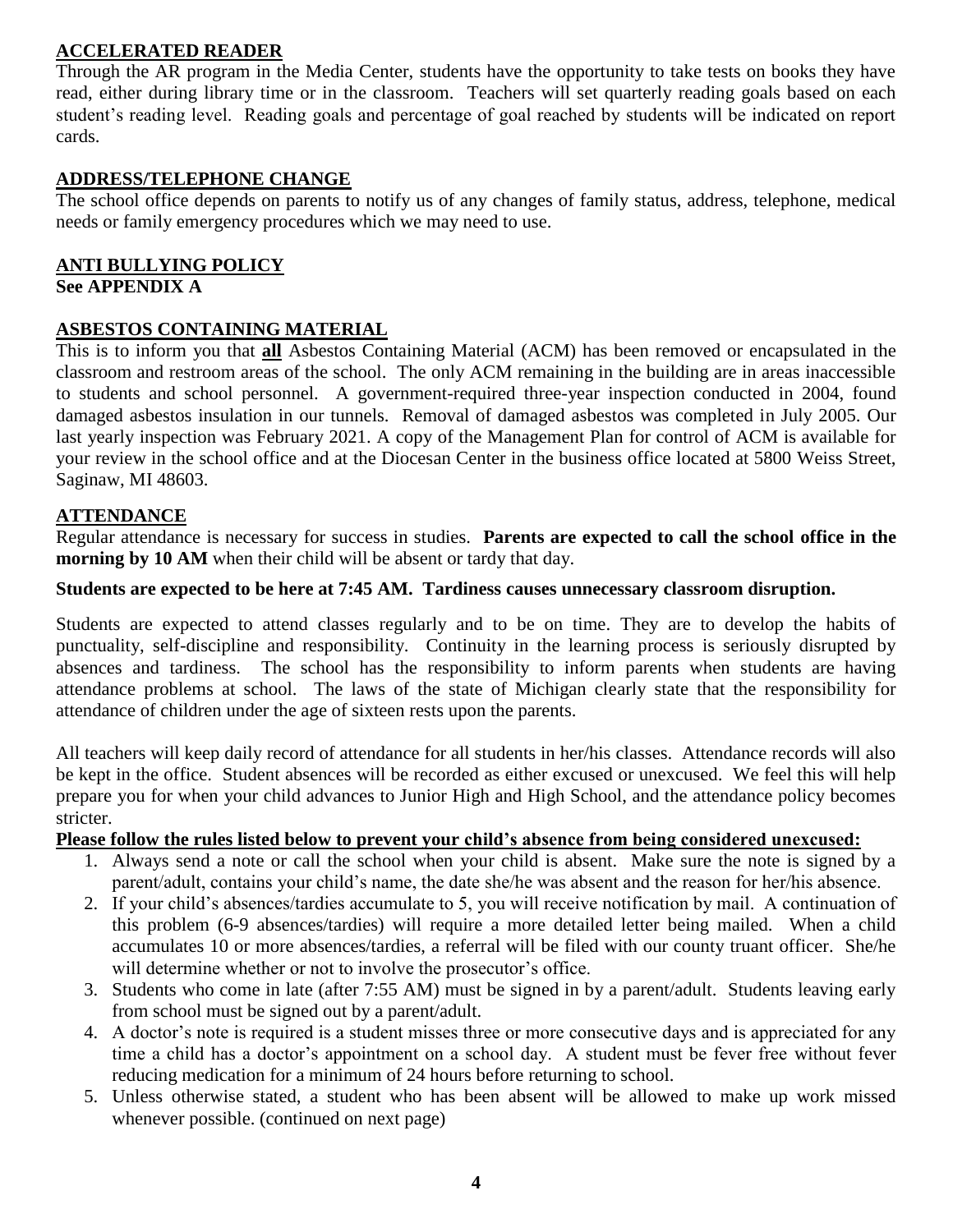#### **ATTENDANCE (continued)**

#### **Please refer to the following chart if you have questions concerning the attendance policy:**

**1-2 absences/tardies – phone call or note from home** 

**3-9 absences/tardies - doctor's excuse required**

**10+ absences tardies - parent notified in writing with possible involvement of truant officer and prosecutors' office**

#### **CONSISTENT SCHOOL ATTENDANCE MAKES FOR A POSITIVE EDUCATIONAL EXPERIENCE FOR YOUR CHILD. THANK YOU FOR YOUR SUPPORT AT HOME.**

#### **BAND and PHYSICAL EDUCATION**

Students in Grade 6 may attend Band Class at Beal City Public High. Grades K-6 students have physical education classes at Beal City Public School.

#### **BEFORE AND DURING SCHOOL HOURS**

Once students have arrived on school grounds, they remain there at school.

#### **BLOOD-BORNE PATHOGENS**

Students and staff are expected to take proper care for protection from blood and other body fluids.

#### **BOOTS**

Children are expected to wear boots during recess and lunchtime in the winter months. When the ground is wet during the fall and spring months, boots or a second pair of shoes must be worn during recess and lunchtime.

#### **BUS BEHAVIOR**

Students riding Beal City Public School buses are expected to follow the bus behavior guidelines and transportation procedures.

#### **See APPENDIX B**

#### **CAR PICK UP**

Parents picking up children at dismissal time are to park **behind** the school or in the church parking lot. Children **wait in the office** to be picked up. This request is for the **safety of your child** and to ease congestion on Winn Road.

#### **COLOR DAY**

First Friday of the month we are in session is color day. Students need not follow the dress code that day, **but are expected to dress appropriately** for school. (Proper footwear is still required.)

#### **CONFERENCES**

Parent-Teacher Conferences are scheduled in the fall and spring. Parents, as well as teachers are encouraged to request other conferences whenever there is a need.

#### **COLLECTIONS**

Collections authorized by the school are kept at a minimum and primarily to teach stewardship. Therefore, students are encouraged at such times to contribute from their own savings and allowances whenever possible.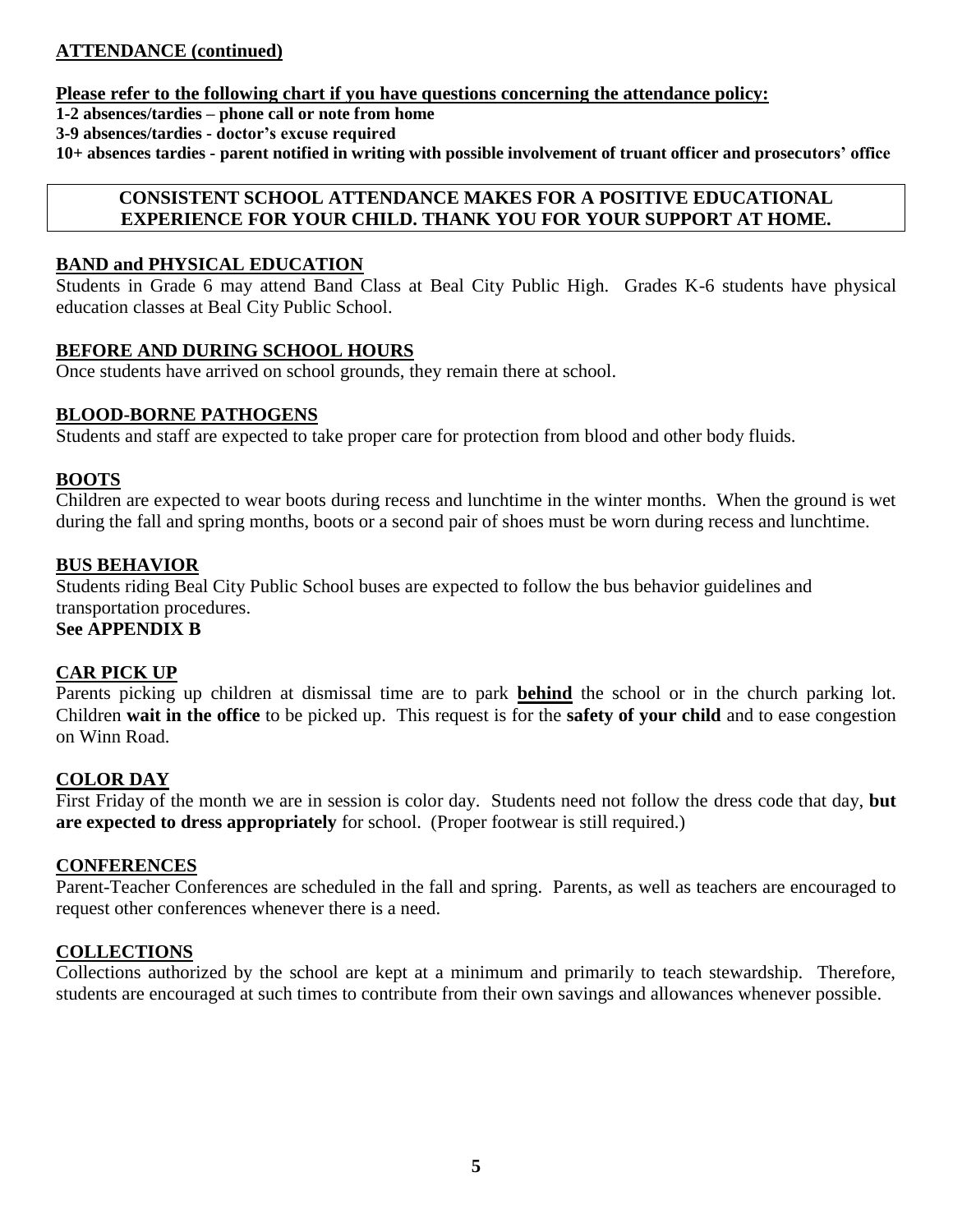#### **CIVIL RIGHTS POLICY**

#### **USDA Nondiscrimination Statement**

The U.S. Department of Agriculture (USDA) prohibits discrimination against its customers, employees, and applicants for employment on the bases of race, color, national origin, age, disability, sex, gender identity, religion, reprisal and, where applicable, political beliefs, marital status, familial or parental status, sexual orientation, or if all or part of an individual's income is derived from any public assistance program, or protected genetic information in employment or in any program or activity conducted or funded by the Department. (Not all prohibited bases will apply to all programs and/or employment activities.)

If you wish to file a Civil Rights program complaint of discrimination, complete the USDA Program Discrimination Complaint Form, found online at [http://www.ascr.usda.gov/complaint\\_filing\\_cust.html,](http://www.ascr.usda.gov/complaint_filing_cust.html) or at any USDA office, or call (866) 632-9992 to request the form. You may also write a letter containing all of the information requested in the form. Send your completed complaint form or letter to us by mail at U.S. Department of Agriculture, Director, Office of Adjudication, 1400 Independence Avenue, S.W., Washington, D.C. 20250-9410, by fax (202) 690-7442 or email at [program.intake@usda.gov.](http://program.intake@usda.gov/)

Individuals who are deaf, hard of hearing, or have speech disabilities and wish to file either an EEO or program complaint please contact USDA through the Federal Relay Service at (800) 877-8339 or (800) 845-6136 (in Spanish).

Persons with disabilities who wish to file a program complaint, please see information above on how to contact us by mail directly or by email. If you require alternative means of communication for program information (e.g., Braille, large print, audiotape, etc.) please contact USDA's TARGET Center at (202) 720-2600 (voice and TDD). USDA is an equal opportunity provider and employer.

#### **DAILY SCHEDULE** ... (Subject to change as needed)

| 7:45 AM | Entrance bell (earlier if bad weather) |
|---------|----------------------------------------|
| 7:55 AM | Classes begin                          |

| 7.33 A.W      | Classes begin                       |
|---------------|-------------------------------------|
| 9:45-10:00 AM | Recess for Grades K-6, if not in PE |

#### **Lunch & Lunch Recess: LUNCH: Kindergarten, 1st, 2nd, 3rd - 11:25 AM-11:50 AM LUNCH RECESS: Kindergarten, 1st, 2nd & 3rd - 11:50 AM – 12:15 PM**

## **LUNCH RECESS: 4th, 5th & 6th – 11:25 AM – 11:50 AM LUNCH: 4 th, 5th & 6 th - 11:50 AM – 12:15 PM**

| $1:45-2:00$ PM | Recess for Grades K-3, if not in PE |
|----------------|-------------------------------------|
| 2:45 PM        | Dismissal                           |

#### **DIGITAL MEDIA DEVICES, FOR EXAMPLE IPODS, TABLETS, CAMERAS, CELL PHONES, AND OTHER ELECTRONIC DEVICES**

Most electronic equipment necessary in school is supplied by the school. Students are not allowed to have e-readers, iPads, iPods, electronic toys, camera, cell phones, laser pens, radios, or other similar devices at school activities or in the classroom without the permission of the principal and classroom teacher, bus driver, or person in charge. Although cell phones may be used on buses, inappropriate use of cell phones or cameras on school buses is also prohibited. The use of a cell phone while boarding and un-boarding buses is also prohibited. The property will be confiscated and disciplinary action will be taken. Violations of this rule could result in suspension or expulsion.

1st Offense: Item taken and may be pick up in office by student. 2nd Offense: Item taken, and may be picked up in office by parent/guardian. 3rd Offense: Item taken until principal meeting with parent/guardian.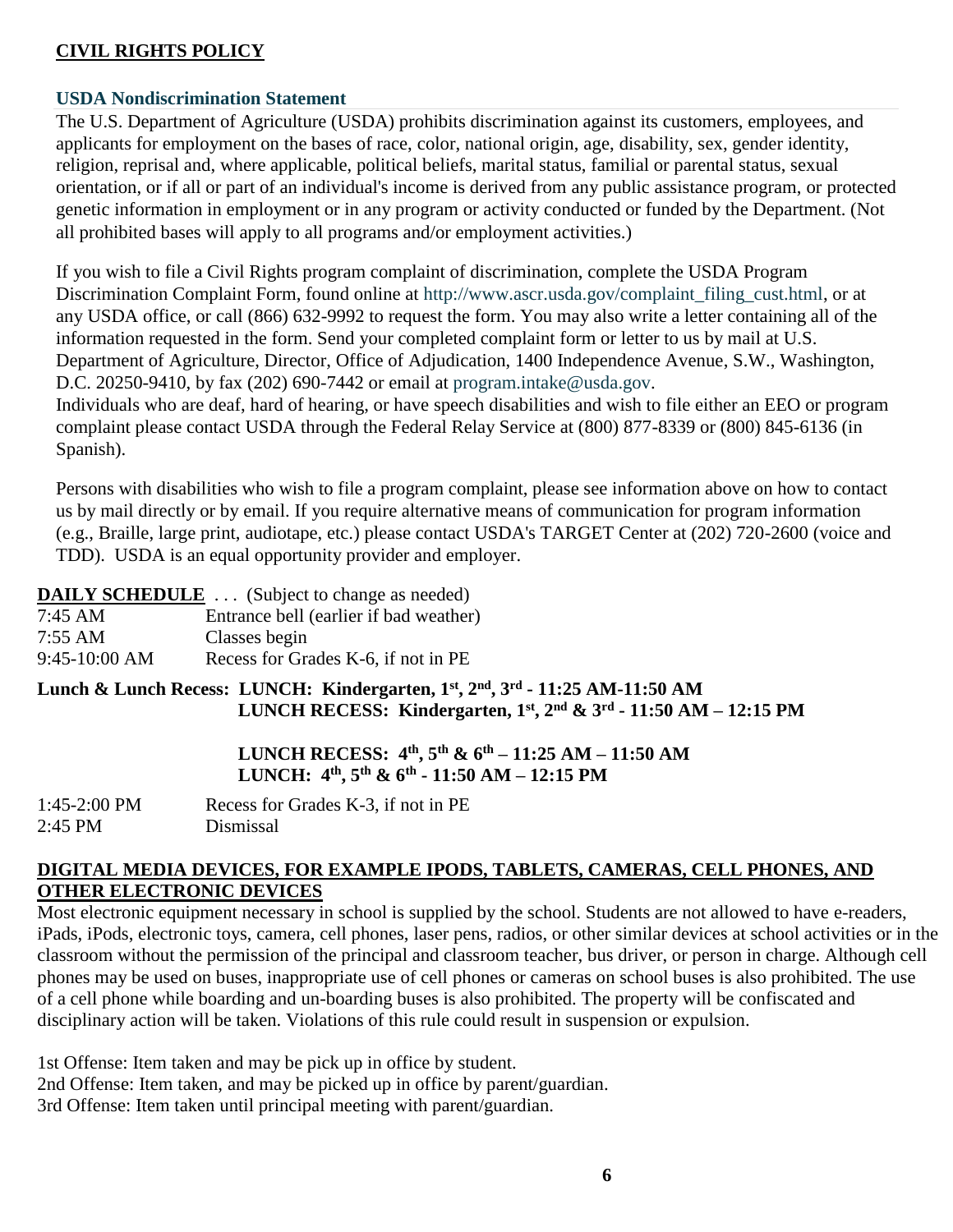#### **DRESS CODE See APPENDIX C**

#### **DURING THE PRINCIPAL'S ABSENCE**

When the principal is away on business the faculty will share responsibilities on a rotation basis. At these times a note will be posted on the office door directing visitors to the teacher in charge.

#### **EMERGENCY DRILLS**

## **Fire Drill Regulations and Emergency Exits-Steps to follow:**

- Classroom teachers and students have the special duty of seeing that drills and emergency action are characterized by safety, order, control, and rapidity.
- Teachers must always take their class record book with them.
- A student (appointed in advance or at the time of alarm) goes directly to the door and leads the group single-file, out the designated exit, without stopping for books, papers, jackets, etc., to a location outside the building. If the designated exit is blocked, the teacher will lead the group to the nearest exit.
- All classroom windows must be closed with lights turned off as the classroom is emptied.
- All will observe the following rules:
	- 1. Exemplary conduct is essential-NO talking, laughing, pushing, shoving, or running.
	- 2. Follow the instructions of teachers.
	- 3. Keep calm, quiet, alert, and be safety-conscious.
	- 4. Students must remain with their class and teacher.
	- 5. When all clear is sounded, return to class in an orderly manner.
		- Students must be at least 100 yards from the building during Fire Drills.
		- Teachers who have a conference period at the time of the drill or fire will participate by assisting other teachers and checking empty rooms and areas before leaving the building.
		- All school personnel will participate in all drills, aiding evacuation of any pupils. Close all windows and doors and turn off lights.
		- Fire exits will be discussed by each classroom teacher at the beginning of the year. Posted signs in each room will help instruct you as to the way you should exit.

#### **EMERGENCY MANAGEMENT PROCEDURE**

**All exterior doors will be locked at 8:00 AM each day.** Visitors will need to check-in and check-out when entering and leaving the school. Emergency plans are in place that will cover such things as intruders in the school building, violence/crimes in & outside the school building, bomb threats, mechanical failure within the school, and any other incidences that would endanger students, parents should, at the beginning of the school year, explain to their child/children what they are to do in such an emergency.

#### **EMERGENCY SCHOOL CLOSING**

**St. Joseph the Worker School will always be closed when Beal City Public School is closed due to inclement weather.** If severe weather conditions make it impossible to have school, the notice will be given on radio stations CFX & WCZY (Mt. Pleasant), and TV Channel 9 & 10 and WNEM TV5. All parents should receive a Power School call announcing all school closures. If there is need for early dismissal during the day, the announcement will also be as placed. Parents should, at the beginning of the school year, explain to their child/children what they are to do in such an emergency.

#### **DRUGS, ALCOLHOL, TOBACCO, AND WEAPONS**

The use or possession of illegal drugs, tobacco, alcohol, and weapons is prohibited within the school premise and during school functions. Expulsion will be automatic with the first offense. St. Joseph the Worker School is a drug-free zone, therefore adults are not allowed to smoke anywhere on school grounds.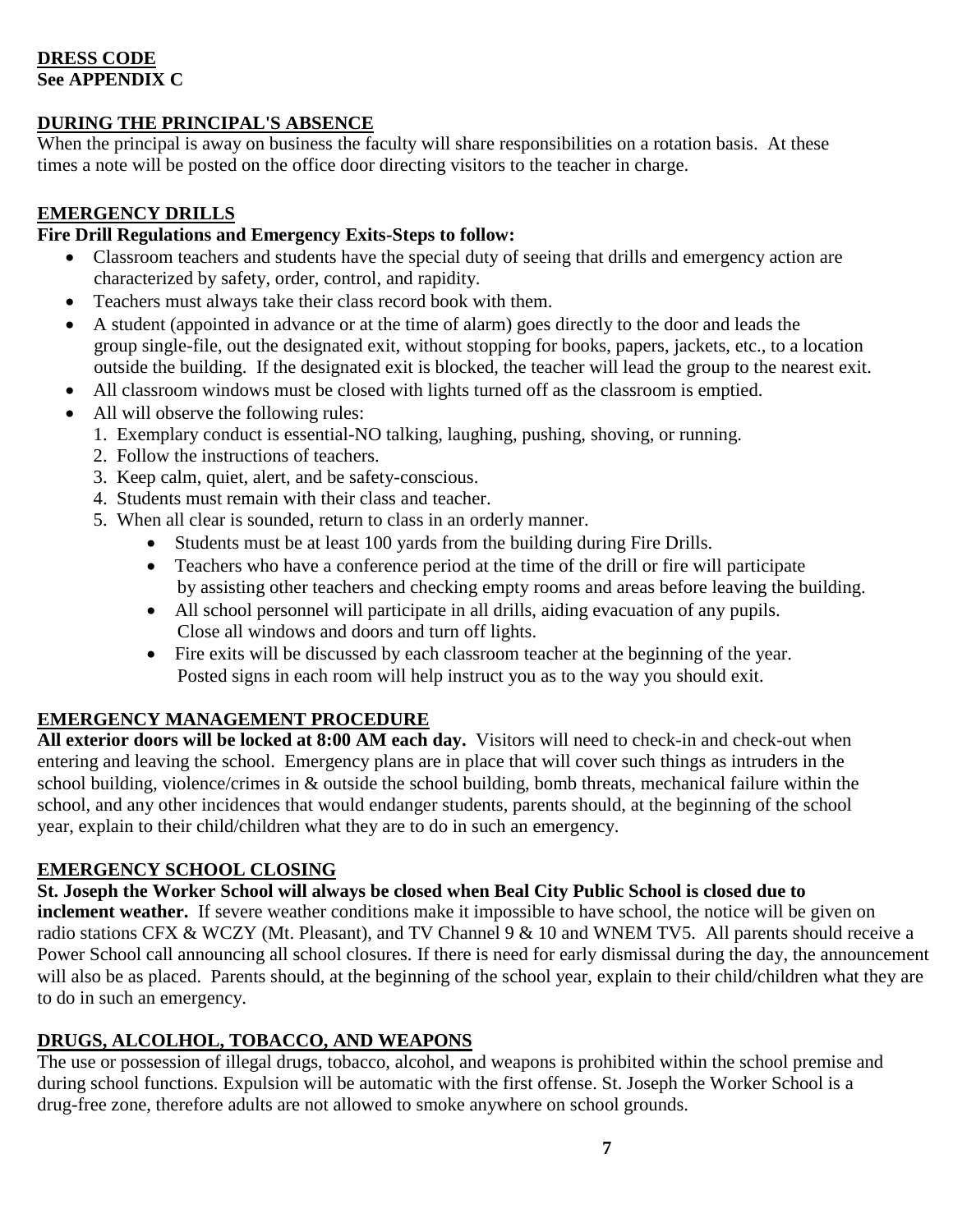#### **FIELD TRIPS**

Field trips can provide a valuable enrichment of the classroom curriculum. To participate in field trips, each child must have their parent's signature on a permission slip. Students who fail to submit a proper form will not participate in the field trip. **Telephone calls will not be accepted in lieu of a proper form.** All permission slips are kept on file in the office until after the trip. Field trips are privileges and students can be denied participation if they fail to meet academic or behavioral requirements.

#### **DRIVER REQUIREMENTS:**

**Driver must be 21 years of age, with a valid license, the necessary insurance coverage, and have completed the Volunteer Driver Information Sheet. A photocopy of the driver's license should be attached to the driver information form.**

**\$500,000 combined single limit of general liability coverage is necessary on vehicles of those driving to and from school events. This coverage requirement is designed to protect volunteer drivers as well as protect the self-insured fund in case of a catastrophic accident.**

#### **FUND RAISING and DONATIONS**

We try to keep money-raising activities to a minimum. Yet, because tuition does not cover the cost per pupil, we must rely on donations and fund raising as well as parish support. Our Annual School Auction is the main fundraiser for our school. **All parents are expected to assist in this fundraiser by making cash/item donation and working the night of the auction**. Another fundraiser is our monthly 50/50 raffles. Parents are expected to sell tickets after Masses.

#### **GUNS**

As specified by the U.S.A. 1994 Gun Free Schools Act, any student with a gun or life-threatening weapon will be expelled from our school.

#### **HARASSMENT, BULLYING, RACIST OR ETHNICALLY SLANDEROUS OR MORAL AFFRONTS**

St. Joseph School prohibits any form of harassment by staff members, volunteers, supervisors, or students. Sexual harassment, which includes unwelcome sexual advances or any form of improper physical contact or sexual remarks, harassment will also include racist ethnically slanderous or moral affronts to others. Any speech or action that creates a hostile, intimidating or offensive learning environment may constitute a violation of the code of conduct. Any student who believes he/she is the victim of these behaviors should notify the principal. The principal will investigate all complaints promptly. Disciplinary Action The discipline administered will Depend on the severity of the infraction. The Pastor will be informed of all cases that may involve a staff member. Parents/guardians will be notified in all cases that may involve a student. Disciplinary action could be up to and including discharge or expulsion.

#### **Disciplinary Action**

The discipline administered will depend on the severity of the infraction. The Pastor will be informed of all cases that may involve a staff member. Parents/guardians will be notified in all cases that may involve a student. Disciplinary action could be up to and including discharge or expulsion.

#### **HEALTHY SNACKS**

If your child is bringing a snack at home to eat in the AM, please make sure it is healthy: proteins, fruits, vegetables, and whole wheat items are preferred. **No sugary or salty snacks please**. Providing your child with a healthy snack supports lifelong healthy eating habits and reduces the risk of heart disease, cancer, diabetes, high blood pressure, and obesity.

#### **HOMEWORK**

Homework is an integral part of education. It helps the student to develop a sense of responsibility while strengthening newly learned concepts. Homework and/or leisure reading should be about 15 minutes for Kindergarteners & Grade 1, 20 minutes for Grade 2, 30 minutes for Grades 3 & 4, 45 minutes for Grade 5 and 60 minutes for Grade 6 each school day.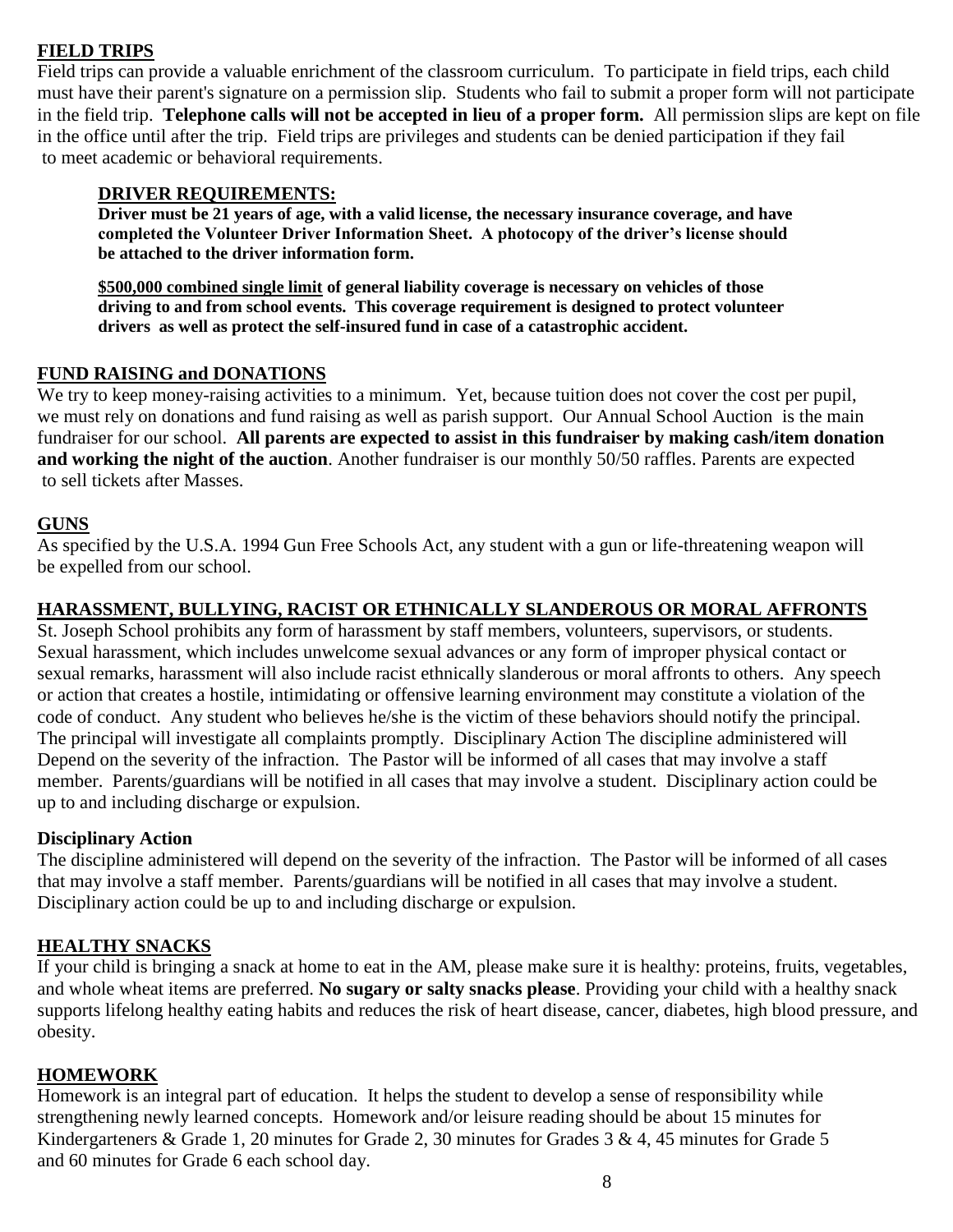#### **HOT LUNCH POLICY**

Tasty, well-balanced meals are served daily. Weekly payments are due on Monday; monthly payments on the first Monday of the month; and yearly payments before first day of classes. Checks should be made payable to St. Joseph the Worker School. You may deduct sick days and snow days. Free lunches or reduced cost lunches are available for families who qualify. Lunches are \$3.50 a day. Students purchasing milk only, the cost is \$.40. Students may charge up to 10 meals. **Parents will be contacted after the tenth charge. If payment is not made and the balance not paid, students will not receive hot lunch until the account is paid in full.** Families that have extenuating financial circumstances should contact the principal or pastor. It is necessary that lunch accounts be up to date in order to maintain funding for the program.

#### **MEDIA USER POLICY**

See APPENDIX D

#### **MEDICATION See APPENDIX E**

#### **MESSAGES**

Materials or forgotten books, etc. should be brought to the office, not to the classroom. We encourage children to be responsible and not to call home for forgotten materials or messages.

#### **MONTHLY NEWSLETTERS**

In order to facilitate communication and keep parents informed of what is happening at St. Joseph the Worker School, we will send you an email reminder when the monthly newsletter is ready for you to view at www.bealcityparish.org. It can be expected the first week of each month. Paper copies are available upon request.

#### **NOTES**

Parents are expected to send a note when a child returns after an absence (if you have not called the office earlier), wishes to leave school early, and before vacations. No bus passes except for daycare issues or emergencies. **Pick-Up passes are needed when being picked up and/or leaving early.** 

#### **NUISANCE OBJECTS (NOT FOR SCHOOL)**

Any objects brought to school that interferes with the educational process such as: guns and knives, water guns, gum, rubber bands, radios, hand-held video games, cell phones, show and tell items, trading cards, toys, etc. are not acceptable at school. If here, they will be confiscated and kept from the child in the principal's office where it must be picked up by a parent. Persistent violations of this policy could result in loss of the item(s) until the end of the school year.

#### **PARKING CARS**

Volunteers or school visitors should park in the parking lot across from the church so as to keep students safe at all times and not hinder busing. **The mailbox area especially needs to be clear between 12:00-2:50 PM.**

#### **PARTIES**

Students may celebrate Halloween, Christmas and Valentine's Day with a class party. Birthday treats are also acceptable. **Healthy treats and snacks are encouraged!**

#### **PESTICIDE USE POLICY/INTEGRATED PEST MANAGEMENT (IPM)**

St. Joseph the Worker School is required to publish notice of pesticide application prior to any applications made on the building or grounds. If pesticides are to be applied, a notice will be posted next to the office door and a copy of the notice will be sent home with your child. If you would like more information on pesticides, you may call the Department of Agriculture at 1.800.292.3939 or search on line at www.michigan.gov/mda.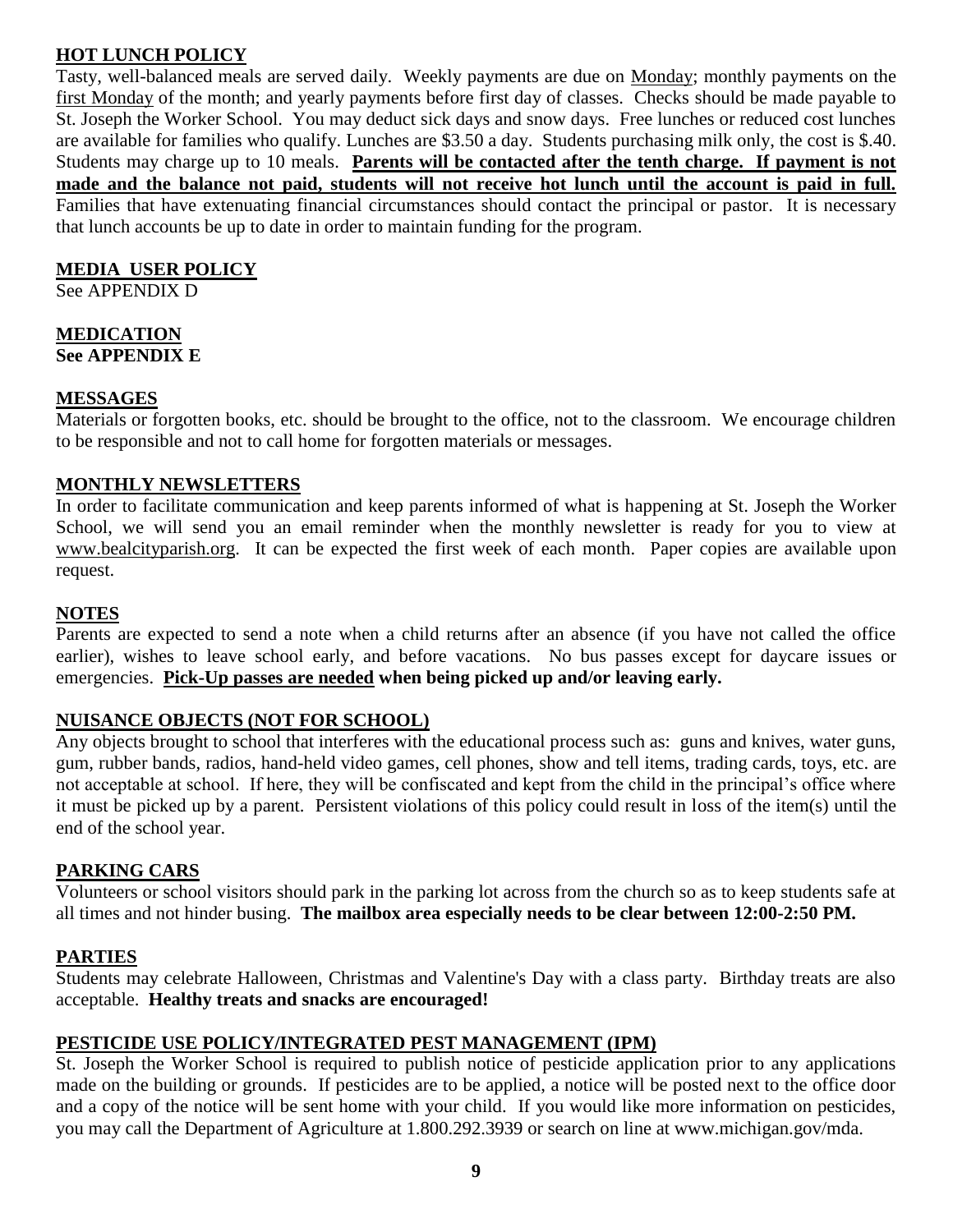#### **PLAYGROUND REGULATIONS**

Safety is a must especially when and where large numbers of students are playing. The basic rule is **RESPECT SELF AND OTHERS**. Specifics of these expectations are discussed within the classroom and home. **Playground Rules** SEE APPENDIX F

#### **REPORT CARDS**

Report Cards are sent home at 9-week intervals, four times a year. Mid-term progress reports may be sent home if needed. The final report card of the year may be held if a student has outstanding debts (such as: unpaid lunch money, tuition, overdue/damaged library books, or damaged/lost textbooks.

The report cards for Grades K-2 will show 3 for Outstanding, 2 for Satisfactory, and 1 for Needs Improvement; Grades 3-6 will show a Grade mark, Effort, and Comments by the teacher, This system is to assist parents in knowing how the child is doing and also to help each child be challenged to work up to her/his ability.

| A              | 95-100%     | $A$ -        | 93-94% | $B+$       | 91-92%        |
|----------------|-------------|--------------|--------|------------|---------------|
| $\overline{B}$ | $87 - 90\%$ | <b>B</b> -   | 85-86% | $\Gamma$ + | 83-84%        |
| $\mathcal{C}$  | 79-82%      | $\mathbf{C}$ | 77-78% | $D+$       | 75-76%        |
| D              | 72-74%      | $\mathbf{D}$ | 70-71% | н.         | 69% and below |

#### **SACRAMENTAL PREPARATION**

Parents are expected to participate in the preparation for first reception of the sacraments of Confirmation, Eucharist and Reconciliation.

#### **SCHOOL COMMITTEE**

The School Committee consists of 8 - 12 parents and the principal. They help to provide advice and counsel to the pastor and principal for the overall support of St. Joseph the Worker School. The committee assists in longrange planning, school improvement, marketing, accreditation, and the formulation of policies for the school.

This committee is not involved in personnel concerns. They plan various activities, such as Catholic Schools Week, Teacher Appreciation, Field Day, Science Fair, and many other activities.

The School Committee meets the last Tuesday of each month at 6 PM in the school library. Members have three-year terms, and may serve a second term.

#### **SCRIP**

The SCRIP program is an ideal way for St. Joseph the Worker families to raise money for educational needs, speakers, programs, assemblies, and student's services. Participants purchase gift certificates (SCRIP) at face value that will provide the St. Joseph the Worker School SCRIP program a substantial discount.

This is a way to raise money every time you buy food, clothing, gas, gifts, and other purchases. You generate funds by making your regular purchases at stores that accept SCRIP. These merchants reimburse a percent of your purchase to St. Joseph School.

#### **SERVICE SQUAD**

Students in Grade 5 and/or 6 are expected to help in the lunchroom, in the classrooms at noon hour on days of inclement weather and at dismissal, and do other services.

#### **SPECIAL EDUCATION SERVICES**

Students who have special educational needs receive the help through federally funded educational programs namely: Resource Room, Title Reading, Speech, and the School Psychologist Services. St. Joseph the Worker also has hearing and vision testing and the service of a Health Department Nurse.

#### **STUDENT ENROLLMENT FEE**

A non-refundable fee per student is collected at the time of registration each year. This money is to help pay for textbooks and other teaching supplies.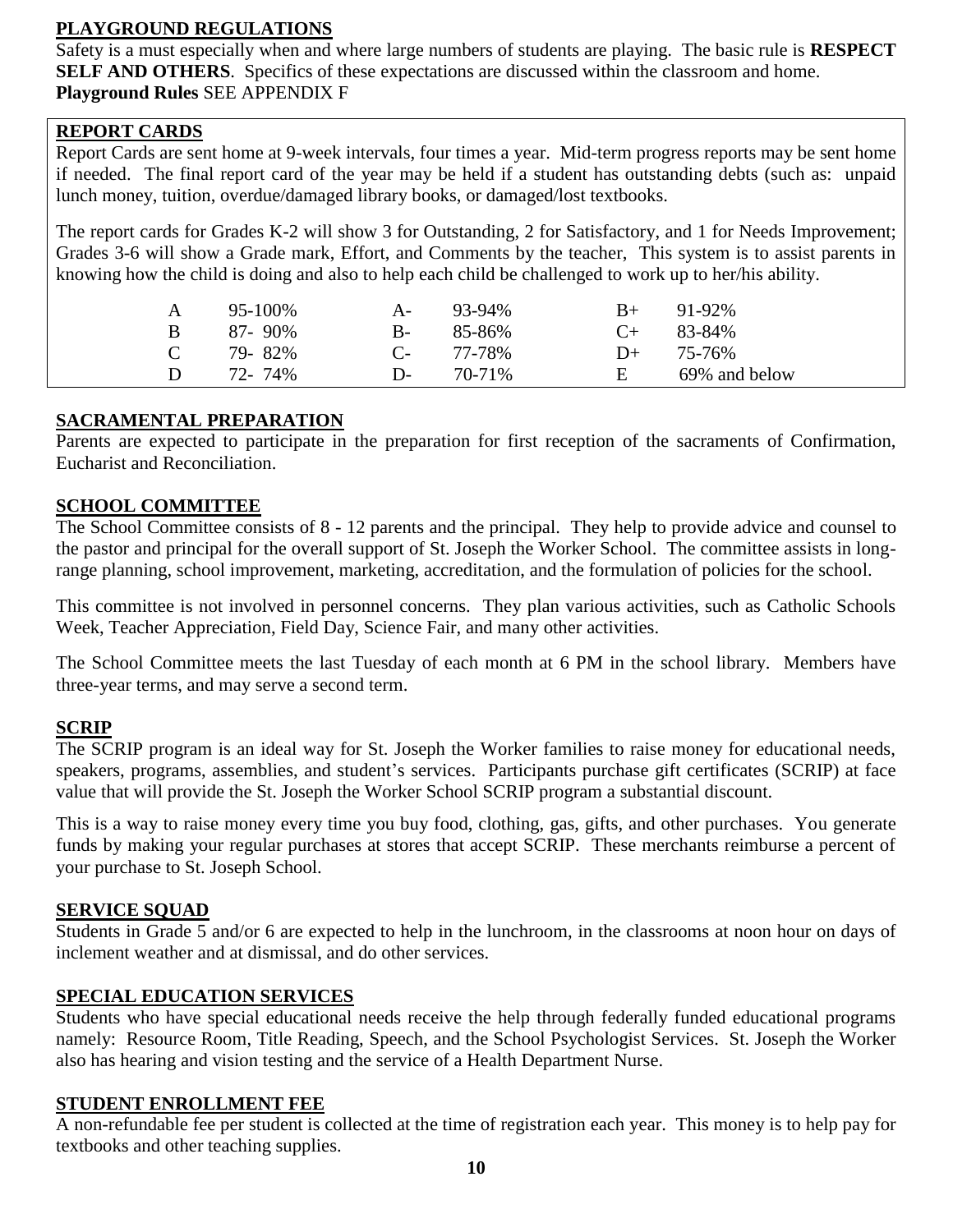#### **TEXTBOOKS**

The school provides all textbooks. Students are expected to care for them properly. All books are to be covered at all times and should be taken to and from school in back packs or book bags. Students will pay for lost or ruined books.

#### **TITLE 1**

Title 1 at Mayes Elementary is a "targeted assistance" program providing supplementary reading to children identified as at risk of failing to master the state's challenging content and student performance standards in reading.

One full time teacher and one part time paraprofessional direct reading instruction to approximately 60 students in Grades 1-4 on a daily basis. Most often this instruction is on a pull out basis. Sometimes the teacher and the paraprofessional work with regular education students in the general classrooms.

Criterion for selection of students for the Title 1 service is based on teacher evaluation and referral. Because this is a federally funded program, the same services are offered to students from St. Joseph the Worker School.

#### **Title IX Coordinator**

Diocese of Saginaw Catholic Schools has a Title IX Coordinator. The Title IX Coordinator is responsible for coordinating compliance with Title IX of the Education Amendments of 1972 which prohibits sex discrimination including, but not limited to, sexual harassment, and sexual assault or violence that denies or limits a student's ability to participate in or benefit from Dioceses of Saginaw Catholic Schools' education programs, and activities.

The Diocese of Saginaw Catholic Schools does not discriminate on the basis of sex against students, and will respond to reported violations of Title IX promptly, and appropriately. In the event that an allegation includes behavior that is under review by law-enforcement authorities, the Diocese of Saginaw Catholic Schools will assess the timing of any investigation or action it may take so that it does not compromise the criminal investigation.

If you have been sexually assaulted, you should immediately contact the local law-enforcement authority, and seek medical attention. You may also contact the Diocese of Saginaw Catholic Schools Title IX Coordinator. For concerns or complaints of sex discrimination, sexual misconduct or other gender-based issues, you should contact, as soon as possible, the Diocese of Saginaw Catholic Schools Title IX Coordinator, Cormac Lynn., Superintendent, 5800 Weiss Street, Saginaw, MI, 48603, 989.797.6651, clynn@dioceseofsaginaw.org. In the event that the Title IX Coordinator is unavailable, please contact the Assistant Title IX Coordinator, Sister Mary Judith O'Brien, RSM, Chancellor, 5800 Weiss Street, Saginaw, MI, 48603, 989.797.6620, mobrien@dioceseofsaginaw.org.

#### **TORNADO EMERGENCY PLAN**

WARNING BELL-THREE SHORT BELLS—PAUSE AND REPEAT TEACHERS WILL DIRECT STUDENTS TO DESIGNATED SAFE AREA

The Department of Education suggests that during a **TORNADO WATCH**, teachers are informed to review **EMERGENCY PROCEDURES**, and that a staff member is assigned as a lookout. The destruction brought about by a tornado derives from pressure differences between the inside and outside of the buildings, causing those buildings to literally explode.

Windows and doors on the **north and east** sides of the building should be kept OPEN during those times when a tornado is possible.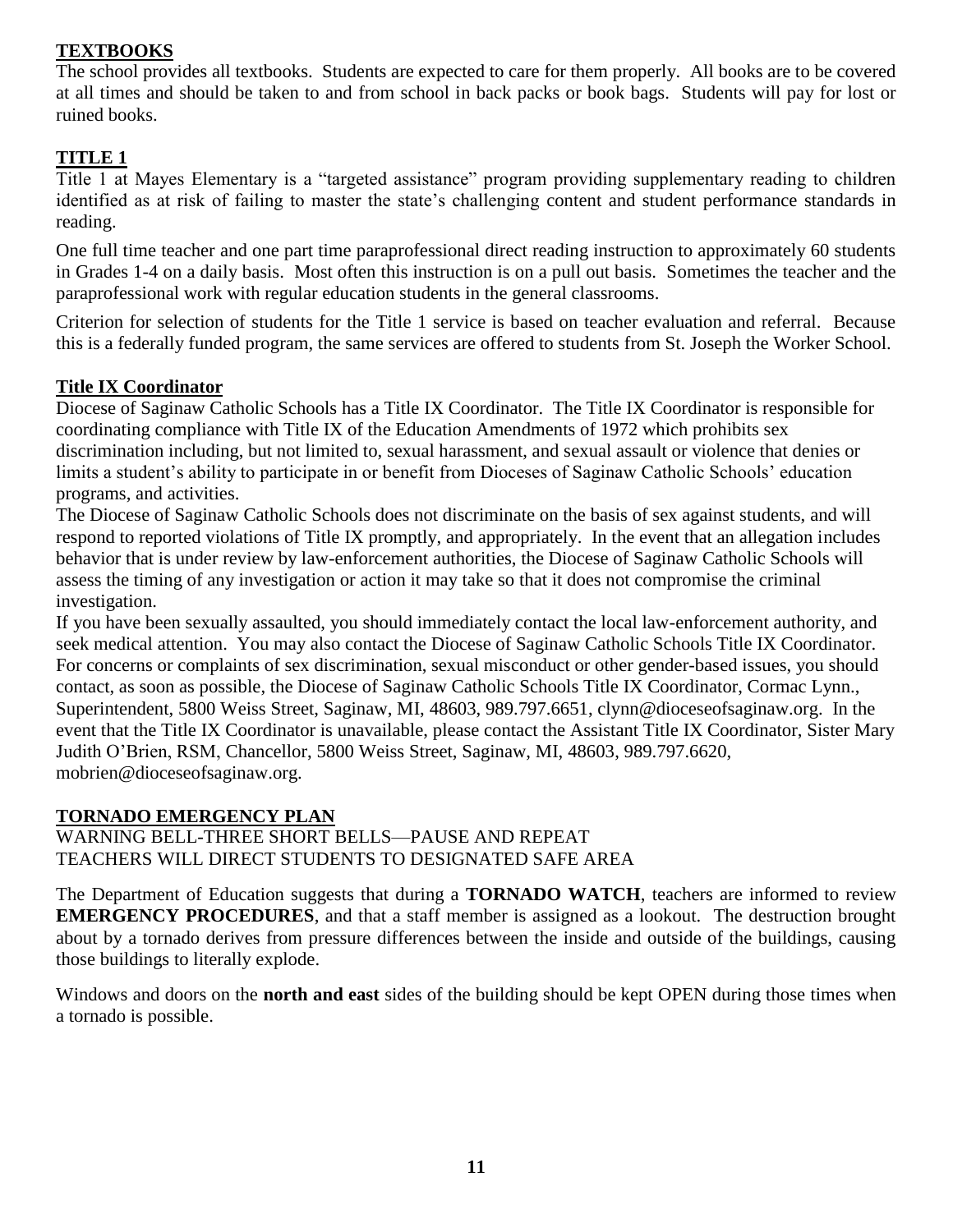#### **TUITION**

Practicing parishioners pay yearly tuition to help pay the cost of their child's/children's education at St. Joseph the Worker. Semester payments are due before the beginning of each semester. Arrangements to pay in other installments such as quarterly or monthly, July to June can be made with the principal.

All others pay in two payments: one by August 1 and the second one by January 1.

If a student would withdraw before the end of the school year. Tuition will be pro-rated for the time in attendance at St. Joseph the Worker School.

**N.B.** *A practicing parishioner is one who has demonstrated a commitment to be actively engaged in living the Catholic way of life as a member of St. Joseph the Worker Parish. This means weekly attendance at Mass at St. Joseph the Worker Parish, support of the parish financially with your Sunday contributions-5% tithe, using your time and talents in volunteering to be of service to others in the parish, and annually completing the Take a Step Commitment Form.* **Attend mandatory Parent Meeting in August.** 

#### **TUITION ASSISTANCE POLICY**

St. Joseph the Worker School has a tuition assistance fund that parents may apply to use towards their unpaid tuition. The school Principal, in consultation with the Parish Priest will use the following criteria to determine eligibility:

- 1. Is the family attending Mass regularly?
- 2. Where does the family fall in the free/reduced lunch financial criteria?
- 3. Is the family participating in the Take-A-Step commitment?
- 4. Is the family participating in committee's and school activities?

Please contact Mr. Lorenz for further information.

#### **VOLUNTEERS**

We welcome assistance from volunteer workers. Your talents and generosity can be used in various important areas of concern: playground supervision, library work, assisting small groups of children, etc., etc. We encourage you to sign the Volunteer Sheet. Volunteers help reduce the cost of education; volunteers help make our school SPECIAL.

**Virtus-All volunteers are required by the Diocese to attend a "Protecting God's Children" training session before they are allowed to volunteer in the school. Please contact Mr. Lorenz for more information.**

## **Everyone must report to the office when entering the building.**

#### **VOLUNTEERS-PARENTS-VISITORS**

You are required to stop by the office upon arrival and sign yourself into our **Visitor Pass Registry Book**. (If just bringing in a forgotten item for your child, please leave it in the office for Mrs. Lorenz to deliver to the classroom.)

- 1. Complete the badge: by listing your name, your destination, the date, your initials, and your time of arrival ("time in").
- 2. Remove the badge and apply it to your clothing in a visible location. Our staff has been trained to look for badges identifying all visitors to insure our protocols are being followed.
- 3. Before you leave the building, please return to the office to sign yourself out, locating your initials and sign out stub. List your departure time ("time out") on the stub and return your badge.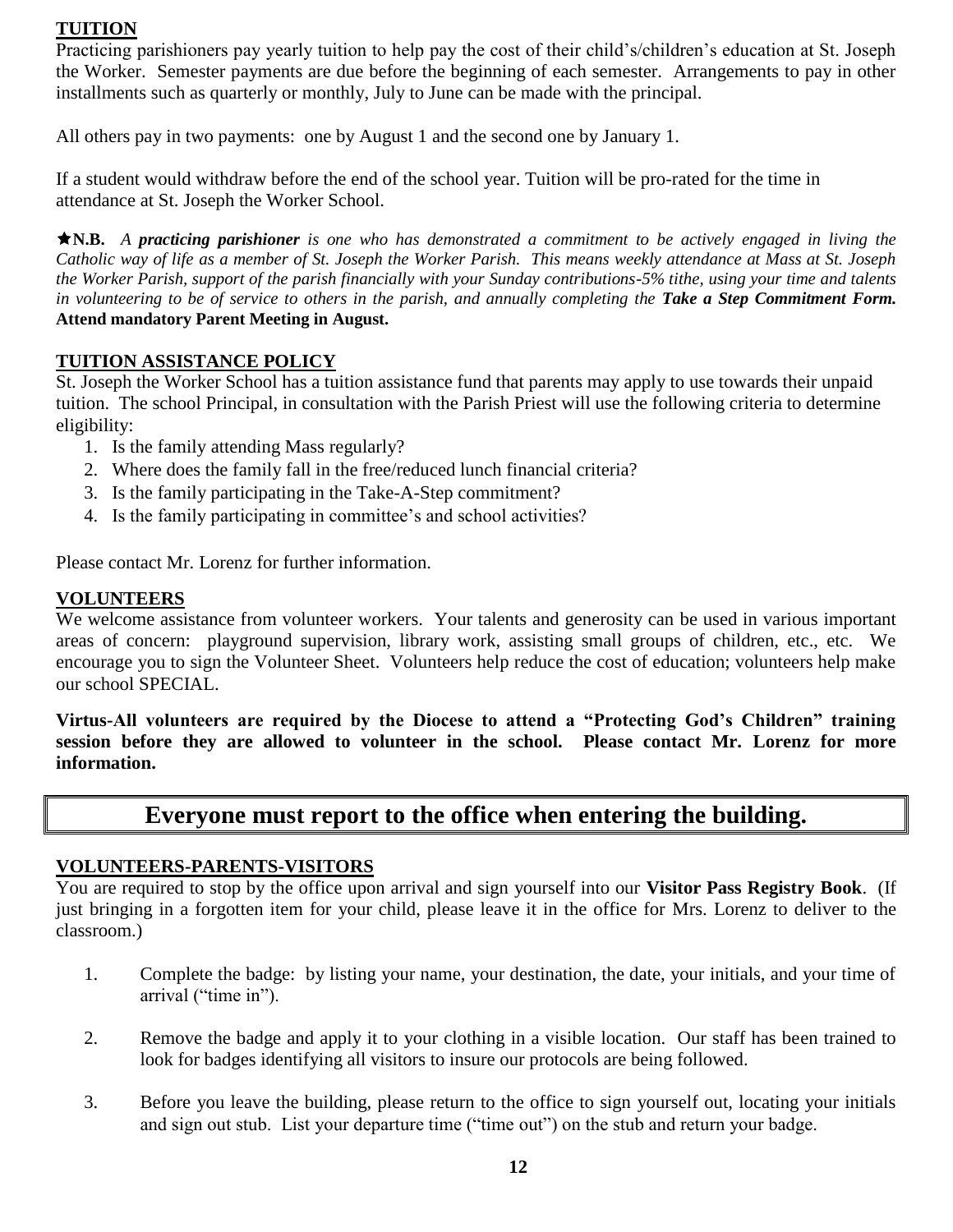**In the event of an emergency, it is critical that everyone in the building be accounted for. Careful and conscientious observation of visitor sign in/sign out procedures will better enable the school to ensure the safety of all building occupants, including students, employees, staff and visitors.**

#### **WELLNESS POLICY**

Our Wellness Policy can be found at [www.bealcityparish.org.](http://www.bealcityparish.org/) This policy promotes student health, well-being and the ability to learn. A committee is in place to oversee the school's health policies and programs, including development and implementation, and periodic review and update of the wellness policy.

#### N**ON-CUSTODIAL PARENT**

St. Joseph the Worker School abides by the provision of the Buckley Amendment with respect to the rights of non-custodial parents. In the absence of a court order to the contrary, a school will provide the non-custodial parent with access to the academic records and to other school-related information given, it is the responsibility of the custodial parent to provide the school with an official copy of the court order. If necessary, the divorced parents will be asked by the principal for a copy of the divorce decree.

#### **The principal is the final recourse and reserves the right to amend this handbook. Parents will be given prompt notice.**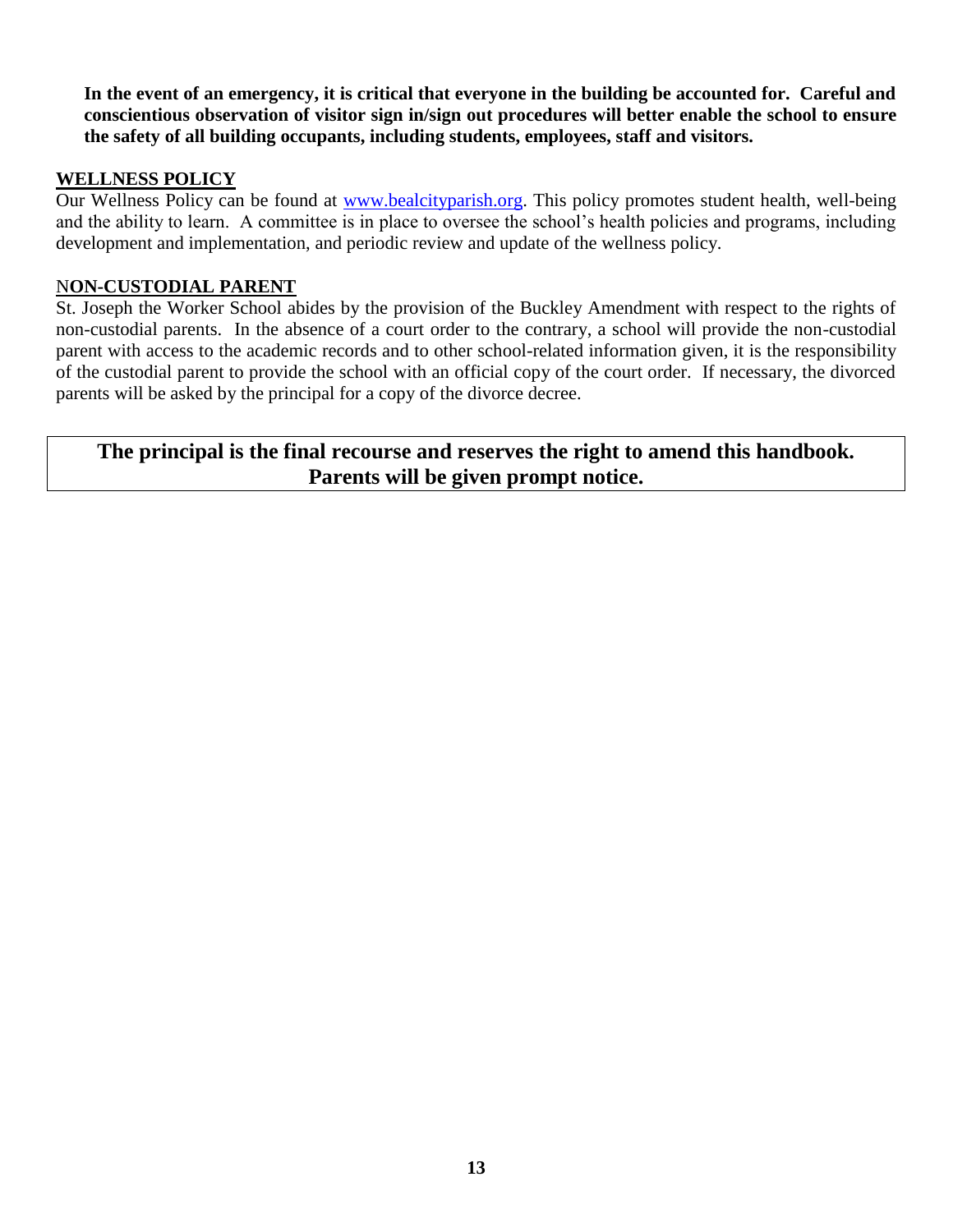## **Appendix A**

# **St. Joseph the Worker School Anti-Bully/Harassment Policy (2014)**

## **As a community grounded in faith, St. Joseph the Worker Catholic School, seeks to inspire its students and encourage them to live according to the Gospel of Jesus Christ.**

St. Joseph the Worker recognizes that providing a safe and positive school environment is a vital part of meeting our mission statement. To protect the rights of all students and to provide a safe and secure learning environment, St. Joseph the Worker School prohibits acts of bullying, harassment, and other forms of aggression and violence. Such behaviors interfere with a student's self-esteem and ability to learn, as well as the teacher's ability to teach. The administrator, faculty, staff, parents, volunteers, and students are expected to refuse to tolerate bullying and harassment, and to demonstrate behavior that is respectful and compassionate. Such an atmosphere involves parents, staff, students, parishioners and community members working together, demonstrating and modeling respect, good communication, and Catholic Christian values. It is especially important for all adults to model these behaviors in order to provide positive examples for student behavior.

#### **Notification**

School staff and parents shall be informed of this policy annually in the school handbook. The policy will also be posted with the handbook on the school website, wwwbealcityparish.org.

#### **Rationale**

Bullying is sinful, cruel, unchristian behavior that is a serious violation of the Christian Behavior Expectations, as well as a violation of the law. Bullying is not acceptable in Catholic Schools because it is completely opposed to the teachings of Jesus

Christ; it destroys the dignity of students; undermines the Christian atmosphere in school; and deprives students of a safe learning environment.

#### **What is Bullying?**

Bullying is a form of aggression when a person willfully subjects another person (victim) to intentional, unwanted and unprovoked hurtful verbal, written, or physical actions that may result in the victim feeling oppressed or threatened. Bullying involves a pattern of behavior repeated over time and an imbalance of power or strength, making it difficult for the victim to defend him or herself.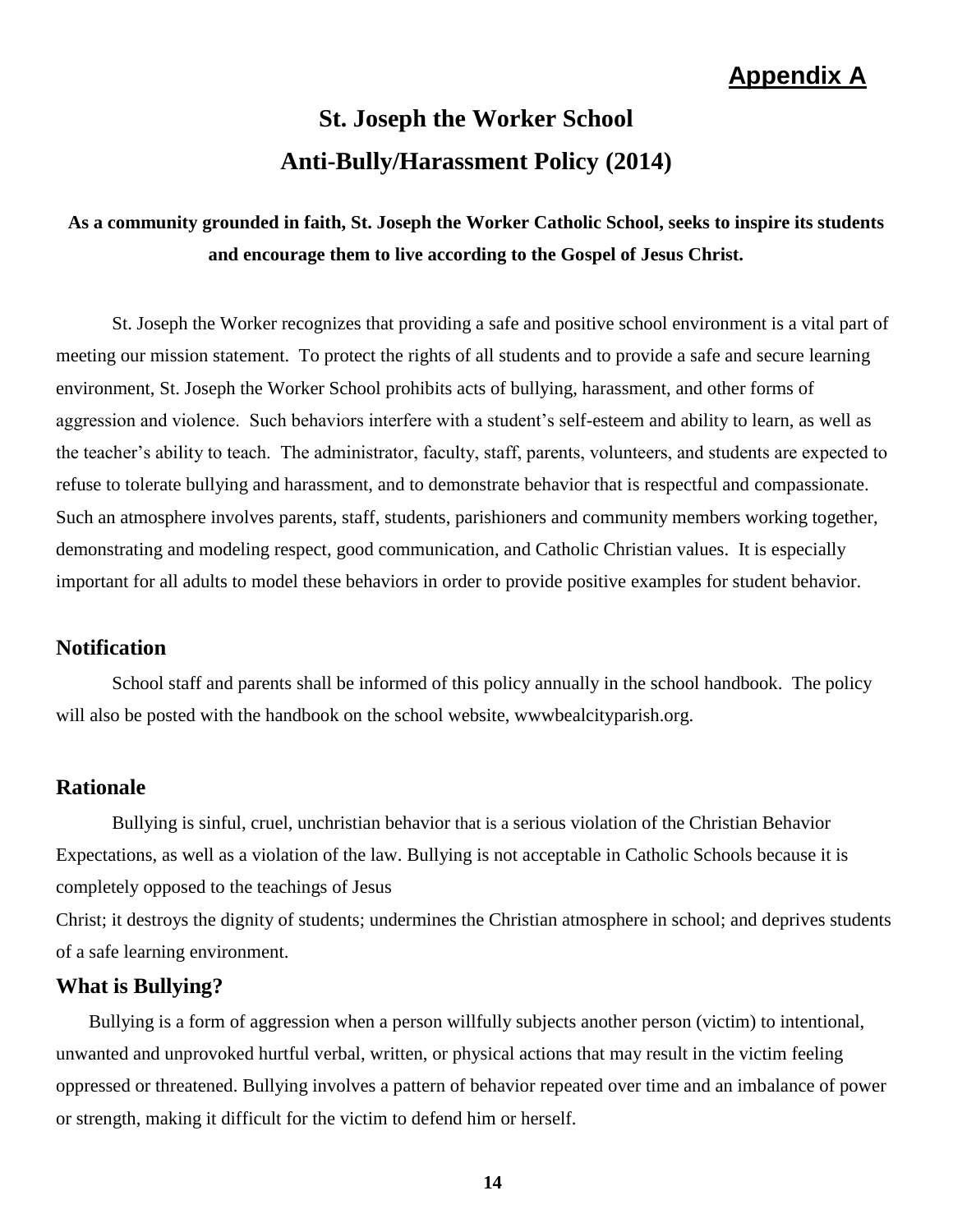## **Appendix A (continued)**

#### **Types of Bullying**

Forms of bullying may include, but are not limited to:

- Physical bullying punching, shoving, kicking, strangling, hair pulling, beating, biting, excessive tickling, tripping and pinching.
- Verbal/Written bullying hurtful name calling, racial slurs, threats, taunts, insults, teasing and gossip.
- Emotional (psychological) bullying—rejecting, terrorizing, extorting, humiliating, defaming, black mailing, manipulating friendships, deliberate exclusion, and peer pressure.
- Sexual bullying many of the actions listed above as well as exhibitionism, voyeurism, sexual propositioning, sexual harassment and abuse involving cross gender harassment, actual physical contact and sexual assault.

 Cyber bullying –tormenting, threatening, taunting, degrading, humiliating or otherwise targeting students or staff members using the Internet, interactive and digital technologies, or inviting others to join in these acts. The school authorities will act upon such events that may take place outside of the school when they pose a threat to a student or staff member or otherwise disrupt the learning environment or orderly conduct of the school, school business, or school activities.

## **Reporting**

The principal /or the principal's designee will be responsible for receiving complaints alleging violations of this policy. Reports can be made to the teachers or other staff members, who are required by this policy to report the incident to the principal and/or the principal's designee on the day the incident was reported. The principal will be responsible for determining whether an alleged act constitutes a violation of this policy. The principal and/or the principal's designee will conduct a prompt, thorough, and complete investigation of each alleged incident, making every good faith effort toward resolution. The investigation is to be completed within three school days after a report or complaint is made.

Reports may be made anonymously; however formal disciplinary action may not be based solely on the basis of an anonymous report.

The school shall document instances of bullying and/or harassment using the Diocesan Incident Report Form. A copy of the report will be filed in the Principal's office, and depending on the severity of the incident, a copy will be sent to the Superintendent of Catholic Schools.

The parents of all students involved shall receive notice from the school on the outcome of the investigation within five days after the investigation is complete.

**15**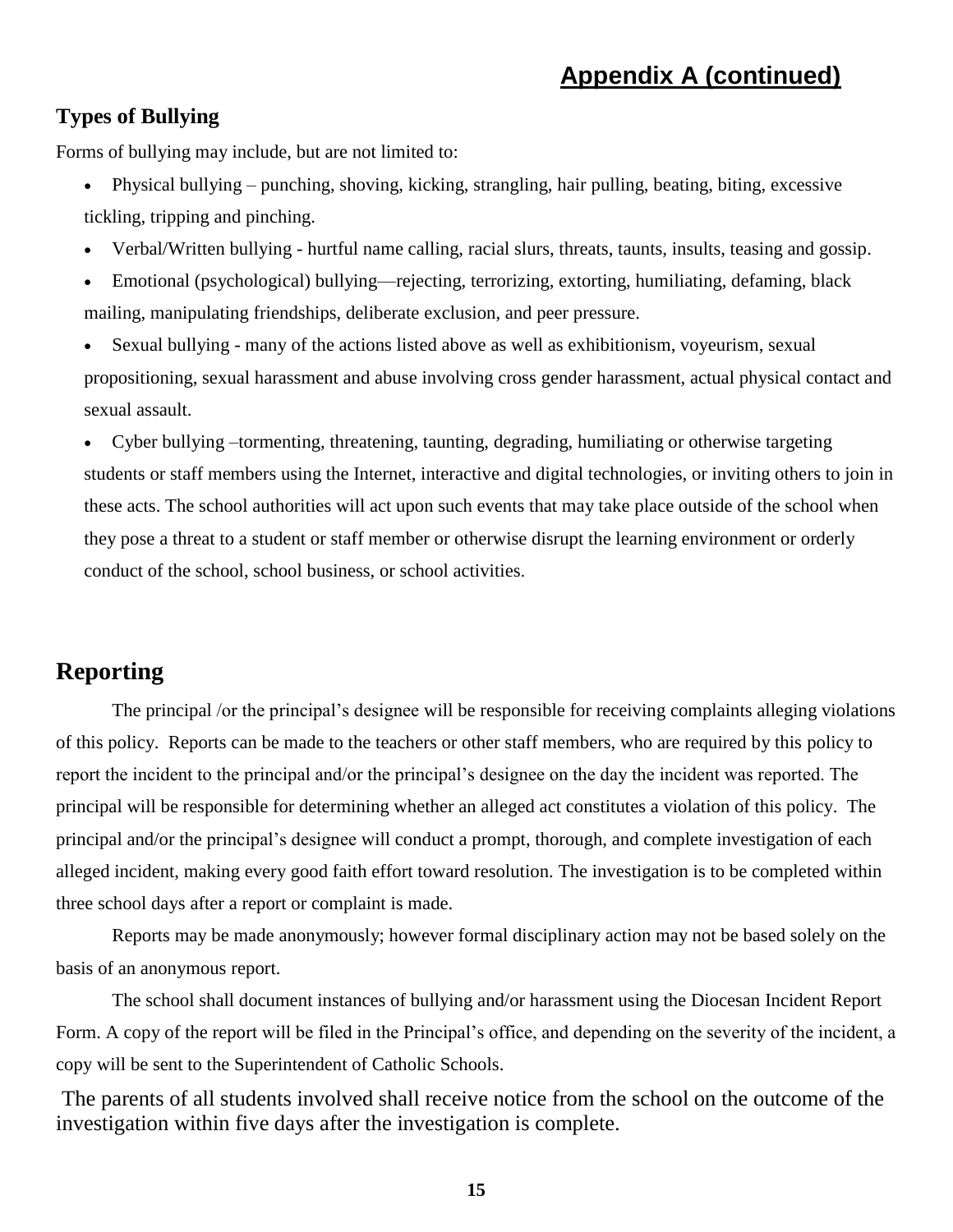#### **Consequences**

Consequences/remedial action taken by the school for bullying/harassment incidents shall serve the purposes of

• protecting the victim,

supporting students in taking responsibility for their actions,

- helping students to develop empathy, and
- teaching alternative ways to achiever goals and solve problems.

Further, staff shall apply best practices designed to prevent discipline problems and encourage students; abilities to develop self-discipline and make positive choices. Such preventative measures may involve alterations to school schedules, levels of supervision during transitions and in common areas and classroom instructions regarding issues such as peer pressure, positive friendship, and problem solving.

Since bystander support of bullying and harassment can encourage these behaviors, St. Joseph the Worker School prohibits both active and passive support for such acts. Staff shall encourage students not to be part of the problem; not to pass on the rumor or derogatory message or to take part in teasing; to take action such as walking away and informing staff, and to reach out to the victim in gestures of friendship. Staff will conduct periodic classroom meetings/instruction designed to provide awareness and to increase student connectedness to help bystanders feel empowered to take action. When bystanders do report or cooperate in an investigation, they must be protected from retaliation with the same type of procedures used to respond to bullying and harassment.

Consequences for bullying will vary depending on the severity of the offense, the age of the student, and the student's history of problem behaviors. The failure to follow Christian Behavior Expectations will result in the progressive consequences listed in the Christian Behavior Expectations up to and including suspension or expulsion.

St. Joseph the Worker prohibits reprisal or retaliation against any person who reports an act of bullying or harassment for cooperating in an investigation. The consequences for such retaliation shall be determined by the administrator after consideration of the nature, severity, and circumstances of the act.

St. Joseph the Worker also prohibits any person from falsely accusing another as a means of bullying or harassment. The consequences and appropriate remedial action for a person found to have falsely accused another as a means of bullying or harassment may range from positive behavioral interventions to and including suspension or expulsion, as in keeping with the developmental age of the student and the severity of the act.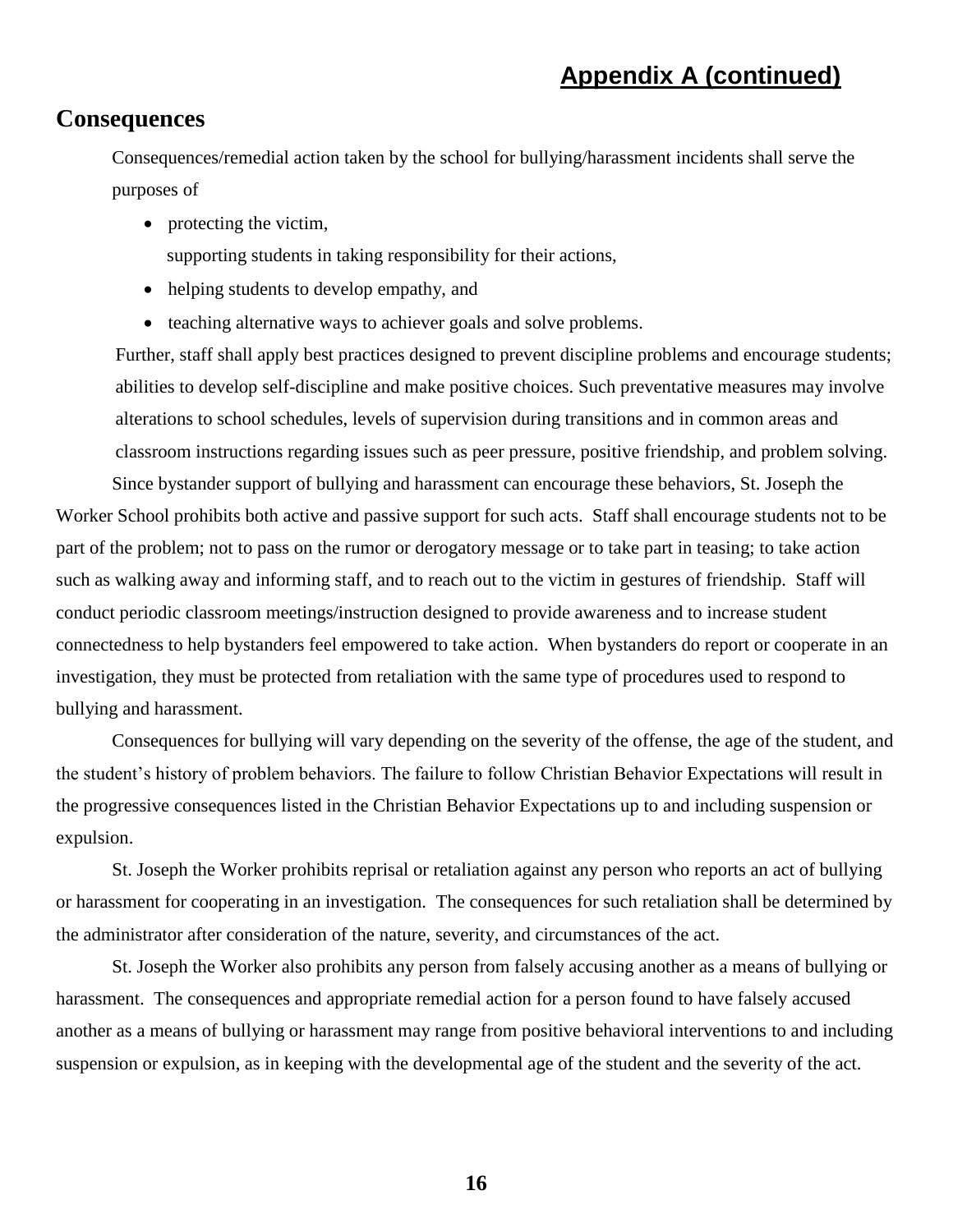## **Education**

We believe that our Christian Behavior Expectations and Religion Curriculum teach students to attain knowledge and skills important to school success and good citizenship, and to develop a sense of ownership and responsibility for their own behavior. Skills include making good decisions, communicating effectively, developing coping skills, and resolving conflicts. Staff will receive annual notification and training/review regarding a clear understanding of their roles and responsibilities in implementing this policy.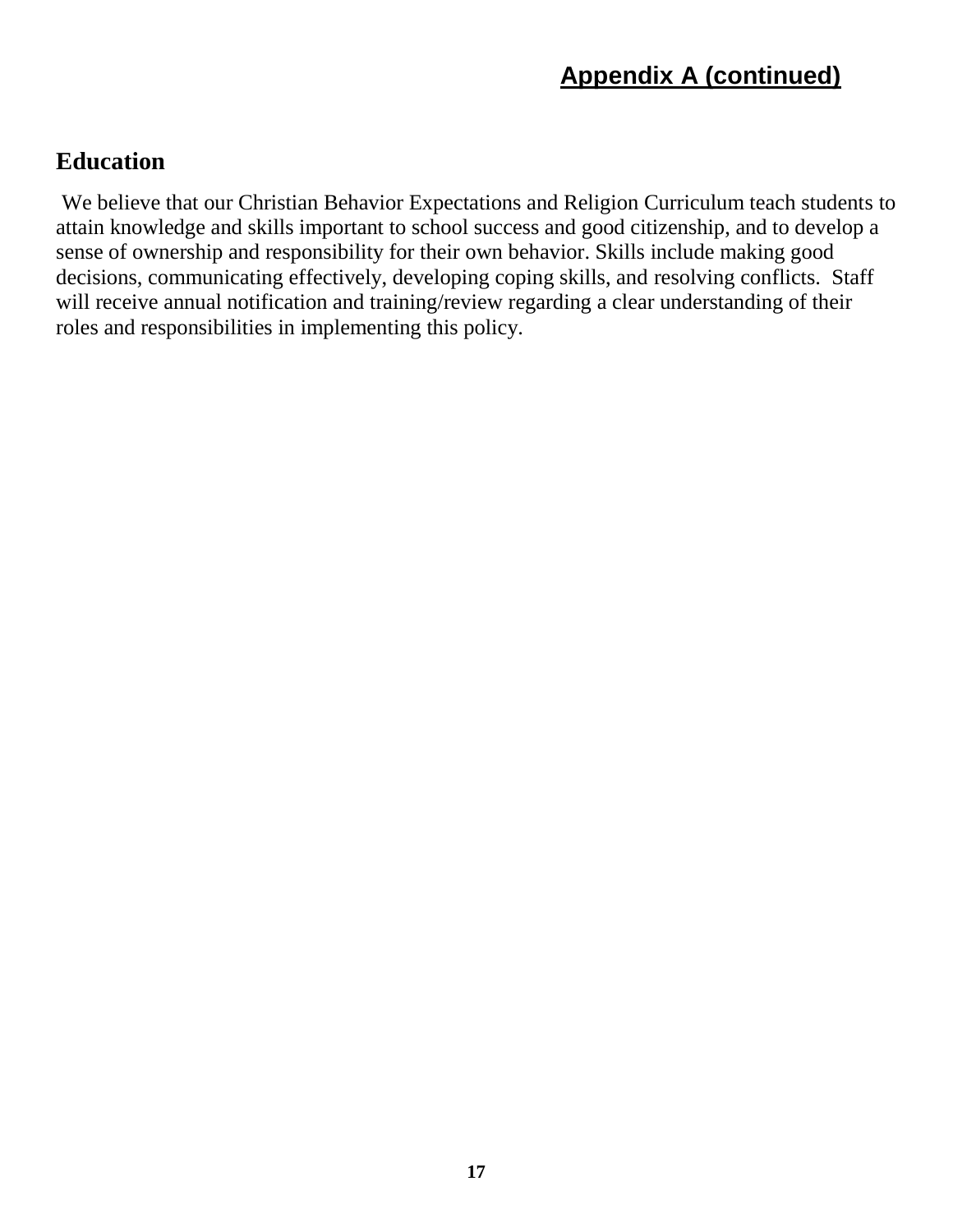### **BEAL CITY PUBLIC SCHOOLS TRANSPORTATION PROCEDURES**

It is the policy of Beal City Public Schools not to allow students in Pre-School, kindergarten, first, second, and third grades to be dropped off at a bus stop unless there is a parent, older sibling or caregiver visible. This includes the student's home address, as well as, group stops such as the Weidman Bait Shop and the Jordan Trailer Park. Children under fourth grade must have a parent or an identified replacement (older sibling or caregiver) present when the student is dropped off. If there is not an acceptable person in view at the stop, the student will be returned to the school where they are to be picked up before 4:15 P.M. The student will be brought into the Superintendent's Office by the bus driver and will not be allowed to leave until the sign out sheet has been signed by the caregiver who is picking them up. Bus drivers will no longer be accommodating parents by meeting them along the route. The changes in this policy will be **strictly** enforced as we feel it is vital for the safety of our young children that we work with each family to ensure they are not left unattended.

> 1 st offense – written warning  $2<sup>nd</sup>$  offense – one week loss of transportation and mandatory meeting with the Transportation Director and Principal 3<sup>rd</sup> offense – one month loss of transportation and mandatory meeting with the Transportation Director and Principal 4<sup>th</sup> offense – loss of transportation for the remainder of the year

Extreme emergencies may be excused. Documentation may be required. Any change in destination after school must be written on a bus pass and given to the child's teacher and/or building principal. In case of an emergency, contact the appropriate office:

| <b>Mayes Elementary</b>      | 644-2740 |
|------------------------------|----------|
| <b>Beal City High School</b> | 644-3901 |
| St. Joseph the Worker School | 644-3970 |

Thank you for your cooperation!

\*\*\*\*\*\*\*\*\*\*\*\*\*\*\*\*\*\*\*\*\*\*\*\*\*\*\*\*\*\*\*\*\*\*\*\*\*\*\*\*\*\*\*\*\*\*\*\*\*\*\*\*\*\*\*\*\*\*\*\*\*\*\*\*\*\*\*\*\*\*\*\*\*\*\*\*\*

#### **BEAL CITY PUBLIC SCHOOL BUS RULES**

School bus transportation is provided for most students living within the confines of the school district. Whether the student regards riding the school bus a privilege or not, this privilege may be denied to any student for improper conduct while riding the school bus. The length of this denial may vary from one day to the complete school year, depending on the number of times reported and seriousness of the misconduct.

Proper student conduct is a most important factor in the safe and wholesome operation of a transportation program. The Board of Education and Administration expect the same level of appropriate student behavior while riding a school bus as they would in the classroom or any public place. Therefore, it is of utmost importance that bus drivers, the Director of Transportation, Principal, and parents continually work together to assure the best possible student behavior.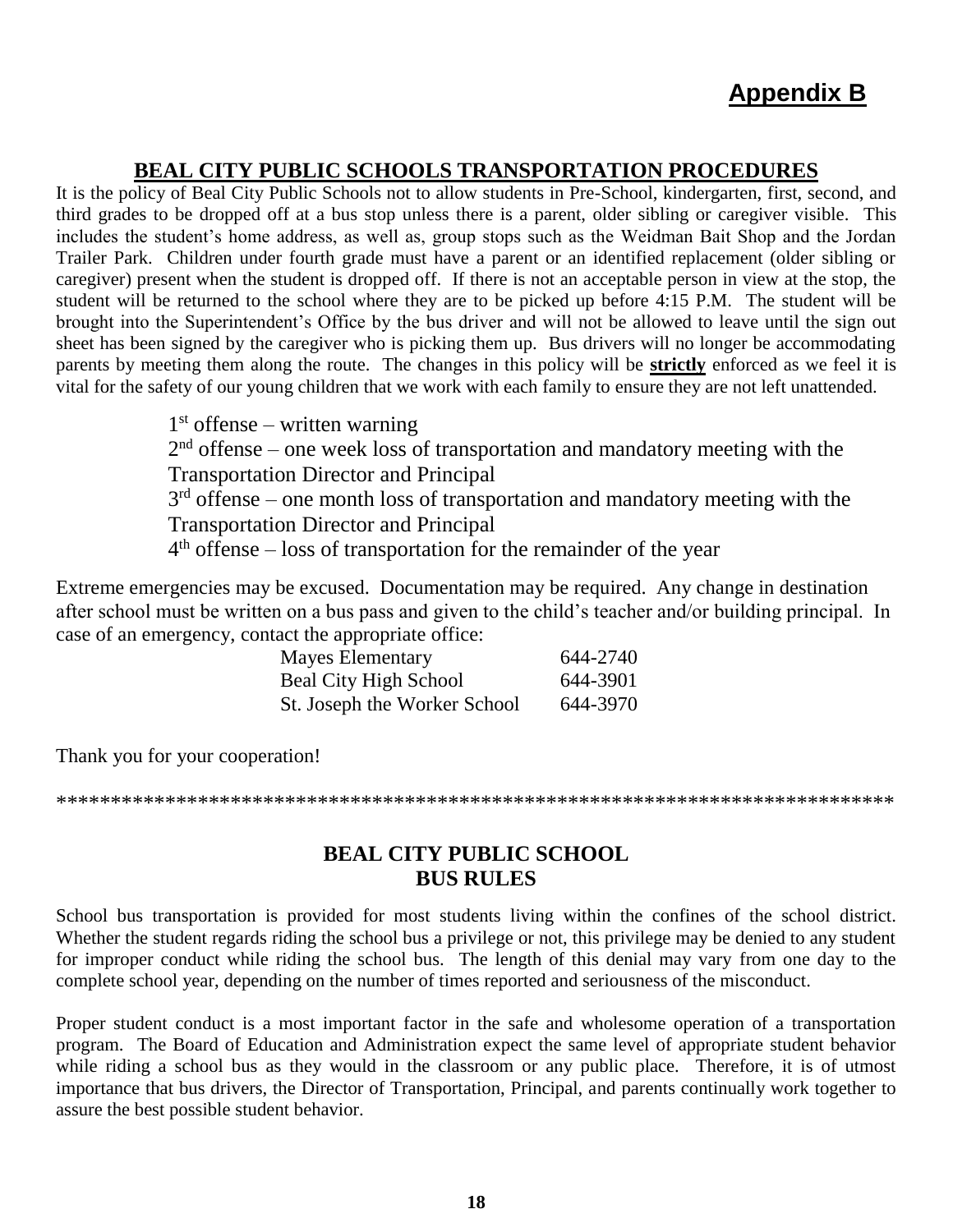# **Appendix B (continued)**

The school bus driver is in charge at all times when it is in operation and has authority to demand observance of proper student conduct and the school bus rules. A proper amount of discipline must be maintained on the bus in order to permit the bus driver to maintain adequate composure for the safest operation of the school bus. A rowdy, noisy, and destructive student will not be tolerated by the bus driver or the school administration. Each driver is given authority to stop the bus to talk with a student who is not conducting himself/herself properly and to report the student to the Director of Transportation and principal. Proper disciplinary action will be taken against the student and the incident will be recorded on his/her student record. Repeated offenders will be asked to secure their own transportation to and from school.

#### **The following are some of the basic bus rules and regulations:**

- 1. Obey the driver at all times.
- 2. Keeps hands and head inside bus at all times.
- 3. Maintain a classroom atmosphere, except for ordinary conversation.
- 4. Do not shout at passing persons or vehicles.
- 5. Occupy the seat assigned by the driver and refrain at all times from moving around while the bus is in motion.
- 6. Be at the bus stop ready to board the bus when it arrives.
- 7. Stay off the traveled roadway at all times while waiting for the bus.
- 8. Wait until the bus has come to a stop before attempting to get on or off.
- 9. Enter or leave the bus only at the front door except in case of emergency.
- 10. Cross the traveled roadway, if necessary, after leaving the bus in the following manner:
	- a. Make sure the bus is stationary.
	- b. Upon leaving the bus, go 10 feet to the front of the bus, within sight of the driver and wait for the proper signal for crossing.
	- c. Upon signal from the driver, look both to the right and the left, then proceed across the roadway in front of the bus.
	- d. Walk, don't run, in front of the bus when crossing roads.
- 11. Report to the driver at once any damage to the bus that is observed.
- 12. Help keep the bus clean, sanitary, and orderly. There is to be no drinking on the bus while in operation. The only exception is at a Coach and/or advisor's discretion, and with prior administration approval. (For example: Stopping at McDonalds) **Do not throw things** on the bus - this includes water, and/or use of water.
- 13. Smoking, fighting, or profanity will not be tolerated at any time.
- 14. No writing on, marring, or defacing the interior or exterior of the bus will be tolerated.
- 15. Students who ride the bus to school will not be permitted to walk or ride any other bus or get off at another stop unless the driver has written permission from parent or guardian.
- 16. The bus driver is in charge of the students while they are on the bus and at the bus stops, while loading and unloading students.
- 17. Students may be required to walk a maximum of 1/2 mile (elementary) or one mile (high school).
- 18. Radio and tapes are not allowed on the bus unless permission is granted by the Principal.
- 19. Students who damage the bus will be responsible for retribution for materials damaged and the cost of labor to repair.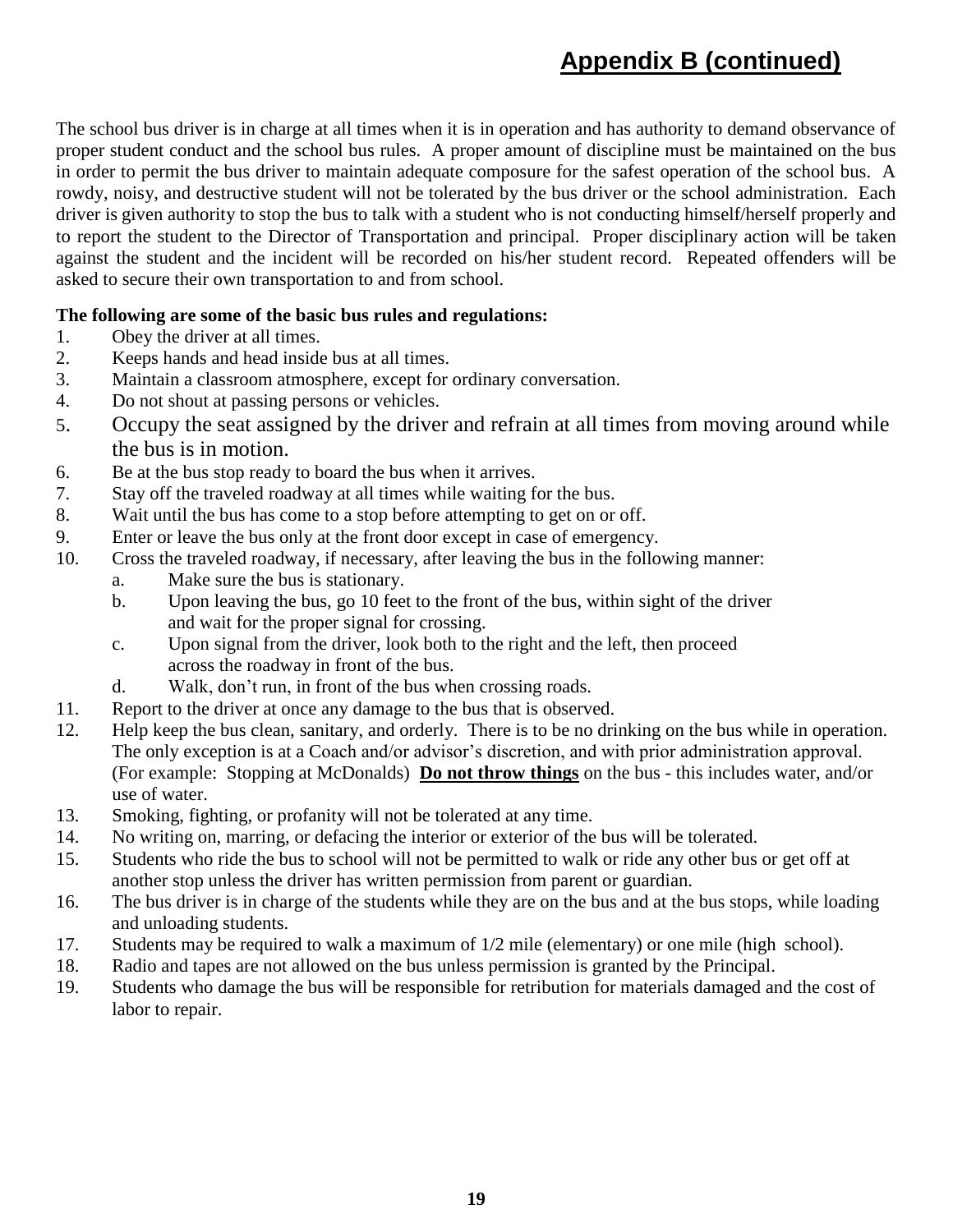## **Beal City Schools will be using mounted video cameras on busses to assist in monitoring bus behavior**.

**Misconduct on School Transportation**: When a student violates one or more of the above safety bus rules thereby causing an unsafe and/or disruptive condition, the following disciplinary procedure will be used:

- 1<sup>st</sup> Offense: Bus Misconduct Report will be sent to office; student may receive at least one-day suspension, or Saturday detention, and parents will be notified.
- **2 nd Offense**: He/She will be suspended from riding the bus at least three (3) days and up to five (5) days. Bus Misconduct Report filed in the office.
- 3<sup>rd</sup> Offense: Parental conference with Principal, Transportation Director, and Superintendent, if necessary. At that time it will be determined whether the penalty is for the rest of the year or not.

#### **Student may receive an immediate three (3) days suspension by the Principal for the following reasons:**

- 1. Fighting on the bus.
- 2. Smoking on the bus or lighting matches or other flammable items.
- 3. Complete disrespect for the driver and other passengers---swearing, improper language, or obscene gestures.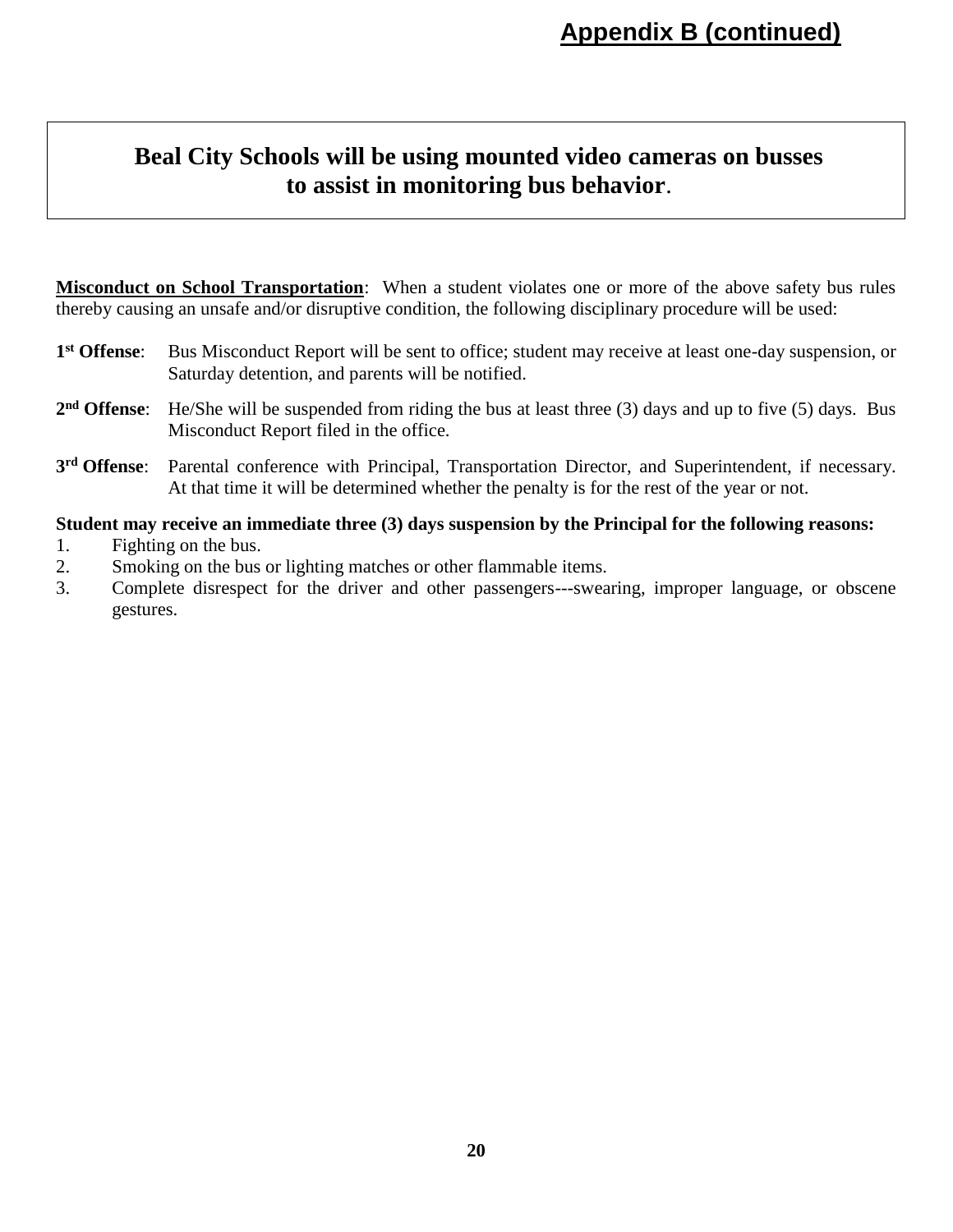**Appendix C**

# *St. Joseph the Worker School* **Dress Code for the 2020 – 2021 School Year**

## **Shirts**

Students may wear **navy, light blue or white, long or short sleeves,** cotton knit polo shirts. White cotton blouses (with collar and sleeves) may also be worn. These tops are plain unless they have the St. Joseph logo, and must be tucked in.

#### **Turtlenecks**

Plain cotton turtlenecks in **navy, light blue or white** may also be worn, and must be tucked in.

### **Sweatshirts**

A St. Joseph School or plain sweatshirt (**no hoods or zippers**) in **navy, light blue or white** is worn over the shirt or turtleneck, but not as substitutions for the dress code shirt. St. Joseph the Worker Hoodies are the only hoodies that may be worn in the classroom. These are available from Hangin' by a Thread in Weidman, MI.

#### **Sweaters/Vests**

**Navy blue, light blue or white** traditional button-down cardigan may be worn with a dress code shirt or turtleneck. Knit vests, crew neck sweaters in **navy, light blue or white** may be worn with dress code shirts. **(NO hoods or zippers)**

#### **Polo Dress/Jumpers and Skirts**

**Navy and light blue polo dresses and navy blue skirts** (length should be at the knee or just above) with a dress code shirt or turtleneck. (Shorts need to be worn under dresses/skirts.). Navy, white or black ankle-length leggings may be worn under appropriate length skirts or dresses from **November to April.**

#### **Shoes**

Students need proper footwear (tennis shoes) for gym and recess. Sandals and high-heeled shoes are not allowed.

#### **Shorts**

**Uniform dress navy blue shorts** can be purchased at J.C.Penney, Kohl's, Meijer, Old Navy, Sears or Target. NO JEAN SHORTS!

#### **Pants**

**Plain pocket** jeans or **navy blue** dress pants are to be worn. **NO stretch pants or Capri pants**.

**Students are not to wear** hooded sweatshirts or hooded sweaters in the classroom (unless it has the St. Joe logo). Students have Color Day the first Friday of every month. Out of dress code students will receive a written warning that will be sent home for a parent signature.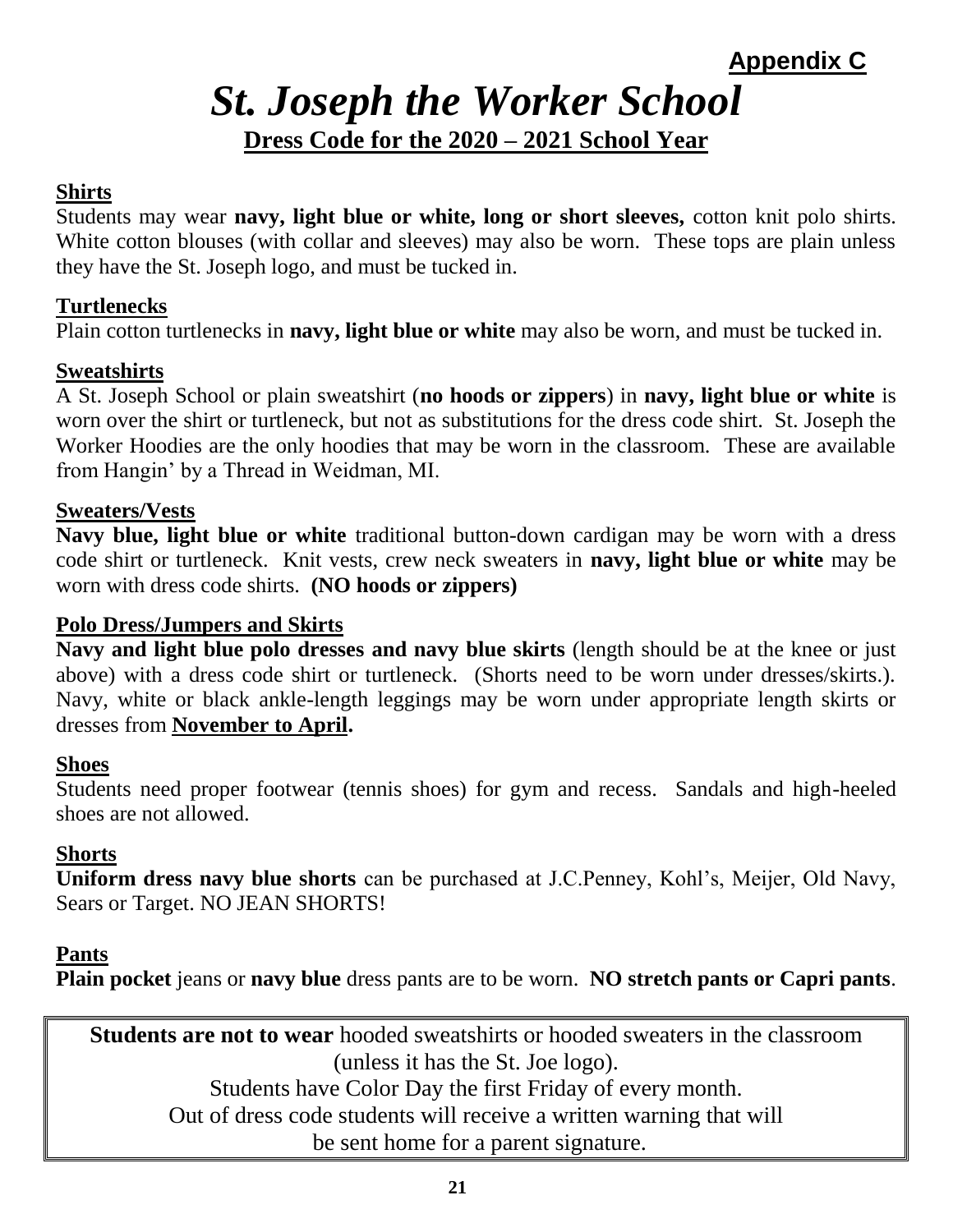## Media Center/Computer Acceptable Use Policy St. Joseph the Worker School Acceptable Use Policy

All users are encouraged to make use of the school's facilities in pursuit of their academic goals, but are asked to remember that an INTERNET account is a privilege,

not a right offered each academic year to the following:

- l. All St. Joseph the Worker students approved by their parents.
- 2. All St. Joseph the Worker School students approved by the principal.

#### **Usage Guidelines**

The INTERNET account holder is held responsible for his/her actions and activity with his/her account. Unacceptable uses of the network resources are reported to the Principal and will result in restrictions or suspensions of these privileges. Repeat violators will also be subject to further disciplinary actions such as in/or out of school suspensions. Some examples of unacceptable uses are:

- l. Using the network for illegal activity, including violation of copyright or other contracts.
- 2. Using the network for financial or commercial gain.
- 3. Degrading or disrupting equipment, software, or system performance.
- 4. Vandalizing the data of another user.
- 5. Wastefully using finite resources.
- 6. Gaining unauthorized access to resources or entities.
- 7. Invading the privacy of individuals.
- 8. Using an account owned by another user.
- 9. Posting personal communications without the original author's consent.
- 10. Posting anonymous messages.
- 11. Downloading, promoting links to, or the storing and/or printing of files or messages that are profane, pornographic, and obscene, that use language that offends or tends to degrade others or that encourage criminal activity.
- 12. Transmitting, executing, promoting links to, or storing malicious, threatening, or abusive programs or material.
- 13. Downloading, executing, or storing programs from the INTERNET on network drives or network directories. This includes files that end with the extension of exe., bat, zip or .com.
- 14. Violating the Content Guidelines as outlined below.
- 15. If a student inadvertently accesses an inappropriate site, (see #11 above) the student must immediately report this to the responsible teacher. This is necessary to update protective software packages. (Note: this provision is not intended to excuse continued misuse by students). 2/10/09

#### **Content Guidelines**

- 1. No personal information about a student will be allowed. This includes home telephone numbers and addresses as well as information regarding the specific location of any student at any given time.
- 2. No names will appear of individuals in pictures.
- 3. No Instagram, Facebook, U Tube, Twitter, or Snapchat is permitted.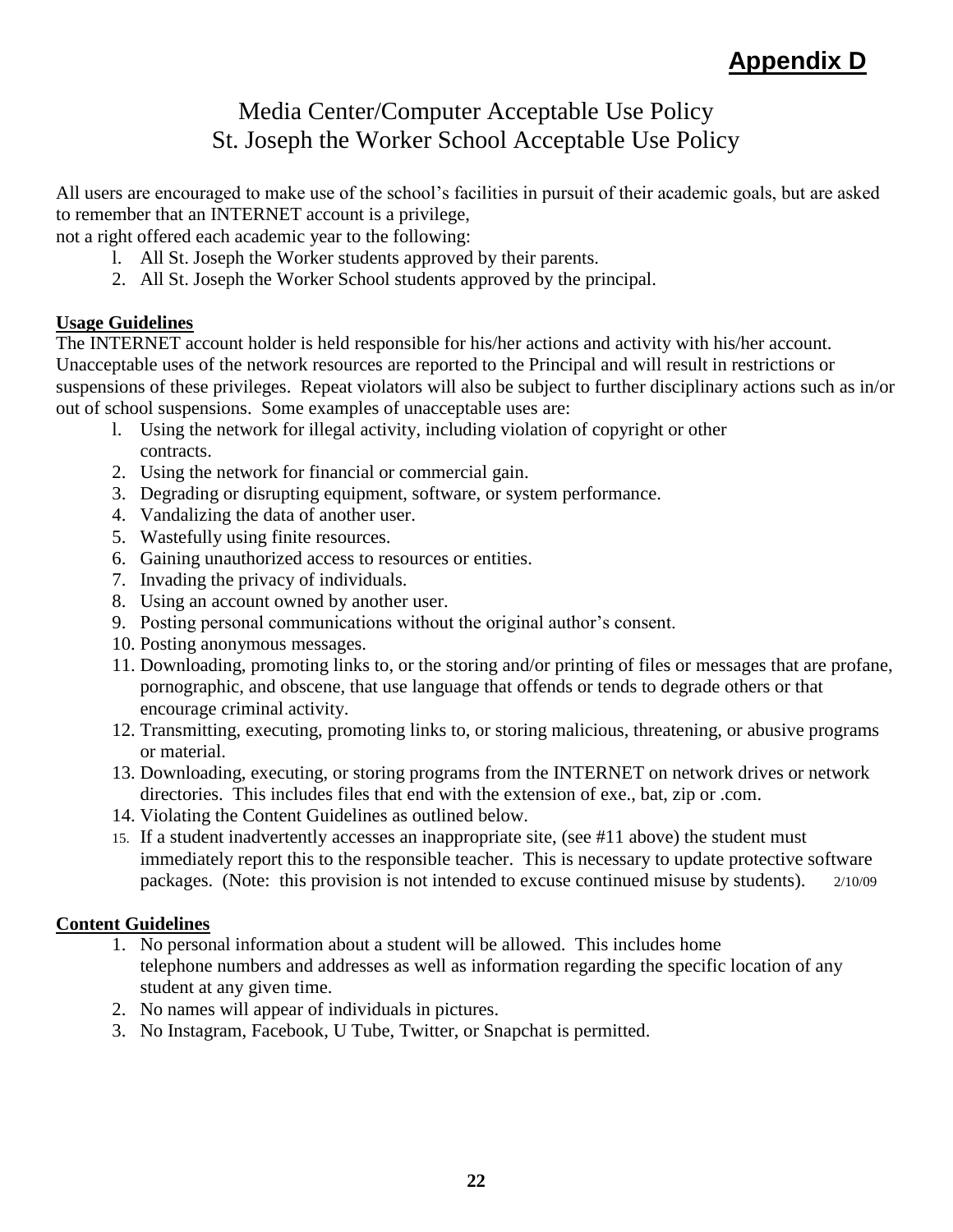# *St. Joseph the Worker School*

## **MEDICATION POLICY**

# **In compliance with State regulations for safe administration and use of medications, St. Joseph the Worker School will follow the following:**

- 1. It is preferable that parents come to school to administer any needed medications. If not possible, a parent or another authorized adult needs to bring the medicine directly to the school office to be locked in a safe place. Any unused medicine needs to be picked up by a parent or another authorized adult.
- 2. **ALL** medicine must be in original prescription bottle/or packaging and properly labeled by a registered pharmacist.
- 3. Use a consent form for administration of any medication. Parent and physician signatures are necessary for all prescription medication; only parent's signature needed on form if for non-prescription medicine, **including cough drops. IMPORTANT: MEDICATIONS GIVEN TO CHILD WILL BECOME PART OF THEIR PERMANENT RECORD. WE WILL NOT ACCEPT NOTES FOR COUGH DROPS!**
- 4. Parents communicate to the school any changes or adverse effects that may be expected during the course of administration.
- 5. Two adults will be present at time of administration of medication; both adults will sign the Student's Log of Medication Administration that is filed in the school office.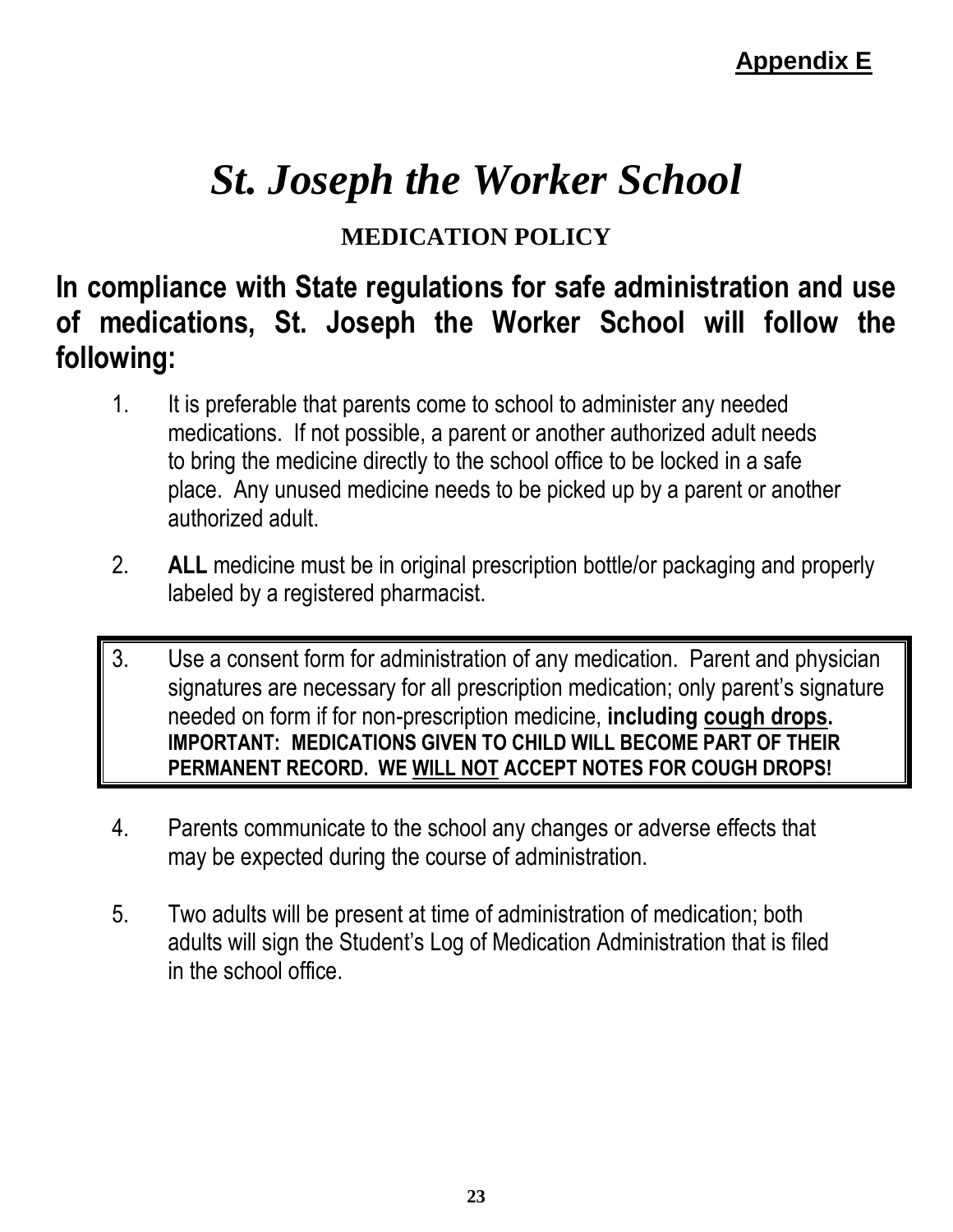## **Appendix F**

## *St. Joseph the Worker School* **PLAYGROUND RULES**

- 1. **Respect self** and **all** other persons.
- 2. Care and share.... don't be a "loner" or an "excluder" of anyone.
- 3. **Enjoy** creative, fun games. **No need for any toys from home including electronic games, cell phones, sharp instruments, skateboards, hard balls, Frisbees, boomerangs, pencils, etc.**
- 4. Refrain from tackling, fighting, and rough play.
- 5. Properly use equipment:

**NO** running or playing tag on equipment Students sit (one only) on swing; swing forward and back only; no jumping off. Slide down the slide on your bottom; use steps to climb slide. Be extra careful on monkey bars; keep head above shoulders. The gate is not a place for play.

- 6. Use proper, not vulgar, abusive language.
- 7. Alert office if there is an injury.
- 8. Remain on the playground. (Blacktop or field-not in trees, dumpster area or by the maintenance shed, or area of rectory, nor school entrance area.) **Ask supervisor's help to retrieve a ball beyond playground. No one leaves premises without principal's permission.**

#### Bathroom**-Students obtain pass from supervisor (Not allowed in school without pass.)**

9. Wait until the class bell to line up and enter school.... or enter for an emergency.

10. On very cold days, may use north entrance for a 3-5 minute warm up and then return outside.

11. On rainy or very cold days, observe basic rules while playing a "sit down" game inside classroom.

\*12. IF NOT COOPERATIVE, LOSE YOUR PLAYTIME.... THE SUPERVISOR WILL TELL YOU TO STAND BY THE WALL, OR WALK BESIDE HER/HIM. PLEASE REPORT TO OFFICE AS SOON AS POSSIBLE FOR A SERIOUS OFFENSE.

**Injuries** Supervisors will assist any injured child in need of it.... ask another child to help.... send to office for help.... But **DO NOT PICK UP OR MOVE** an injured person. If severe bleeding, apply pressure at once.

**Protect self from possible infection by refraining from direct contact with another's wound. Use rubber gloves, etc. from your First Aid Kit.** If there has been any direct contact of another person's blood or body fluids, **report** this to the principal at **once**. (Required by the U.S.A. OSHA Standards)

**Equipment The Supervisor must carry the belted First Aid Kit \*as provided by our office.\* (\*OSHA)** 

**\*\*Problems\*\*** Supervisors **keep open communication** with the principal. **Report concerns and problems** to her so they can be addressed properly. If there is need for contact with any of the students' parents, it is principal's responsibility, not the supervisor's.